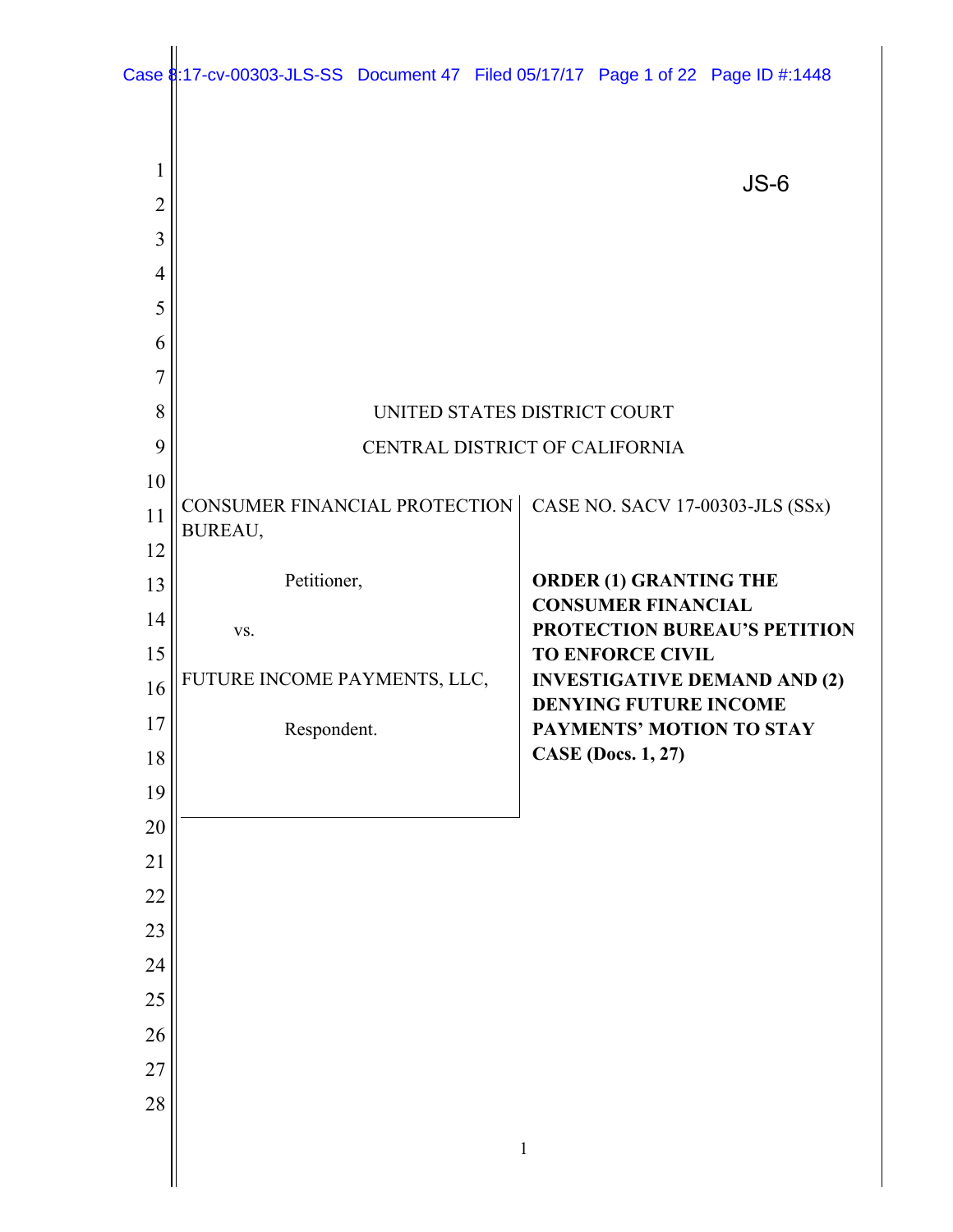1 2 3 4 5 6 Before the Court is the Consumer Financial Protection Bureau's (CFPB) Petition to Enforce Civil Investigative Demand. (Pet., Doc. 1.) Respondent Future Income Payments, LLC filed an Opposition (Opp'n, Doc. 26), and the CFPB replied (Reply, Doc. 28). Also before the Court is Future Income Payments' Motion to Stay Case. (Mot., Doc. 27; Opp'n, Doc. 39; Reply, Doc. 44.) For the following reasons, the Court GRANTS the CFPB's Petition and DENIES Future Income Payments' Motion to Stay Case.

7

# **I. BACKGROUND**

8 9 10 11 12 13 14 15 16 17 18 19 20 21 22 23 24 25 In the past few years, the income stream market has come under sharp scrutiny for allegedly marketing loans at undisclosed, exorbitant interest rates to vulnerable populations, including veterans and the elderly. *See John Doe Co. v. CFPB*, 849 F.3d 1129, 1130 (D.C. Cir. 2017); U.S. Gov't Accountability Off., GAO-14-420, Pension Advance Transactions: Questionable Business Practices Identified (2014), http://www.gao.gov/assets/670/663800.pdf. Like several other purchasers and sellers of income streams, Future Income Payments has been the subject of investigations by state regulators in New York, California, Massachusetts, Iowa, Washington, and North Carolina. (*See* N.Y. Consent Order, Exh. 4, Doc. 29-4; C.A. Stip. Desist and Refrain Order, Exh. 5, Doc. 29-5; C.A. Desist and Refrain Order, Doc. 29-6; Mass. Press Release, Exh. 7, Doc. 29-7; Iowa Assurance of Voluntary Compliance, Exh. 8, Doc. 29-8; Wash. Consent Order, Exh. 9, Doc. 29-9; N.C. Settlement Agreement, Exh. 10, Doc. 29-10.) In February 2017, the City of Los Angeles filed suit against Future Income Payments, alleging that the company charges usurious, hidden interest rates as high as ninety-six percent, prohibits early termination of the loans (thereby ensuring that consumers cannot avoid the high interest rates), and employs abusive collection practices. (City of Los Angeles Compl. ¶¶ 2-4, Exh. 11, Doc. 29-11.) On November 23, 2016, the CFPB served this Civil Investigative Demand on

26 Future Income Payments, demanding information related to the company's income-

27 28 stream-advance transactions. (*See* CID at 2-5, Exh. A, Doc. 5.) The CFPB explained that the purpose of its investigation was: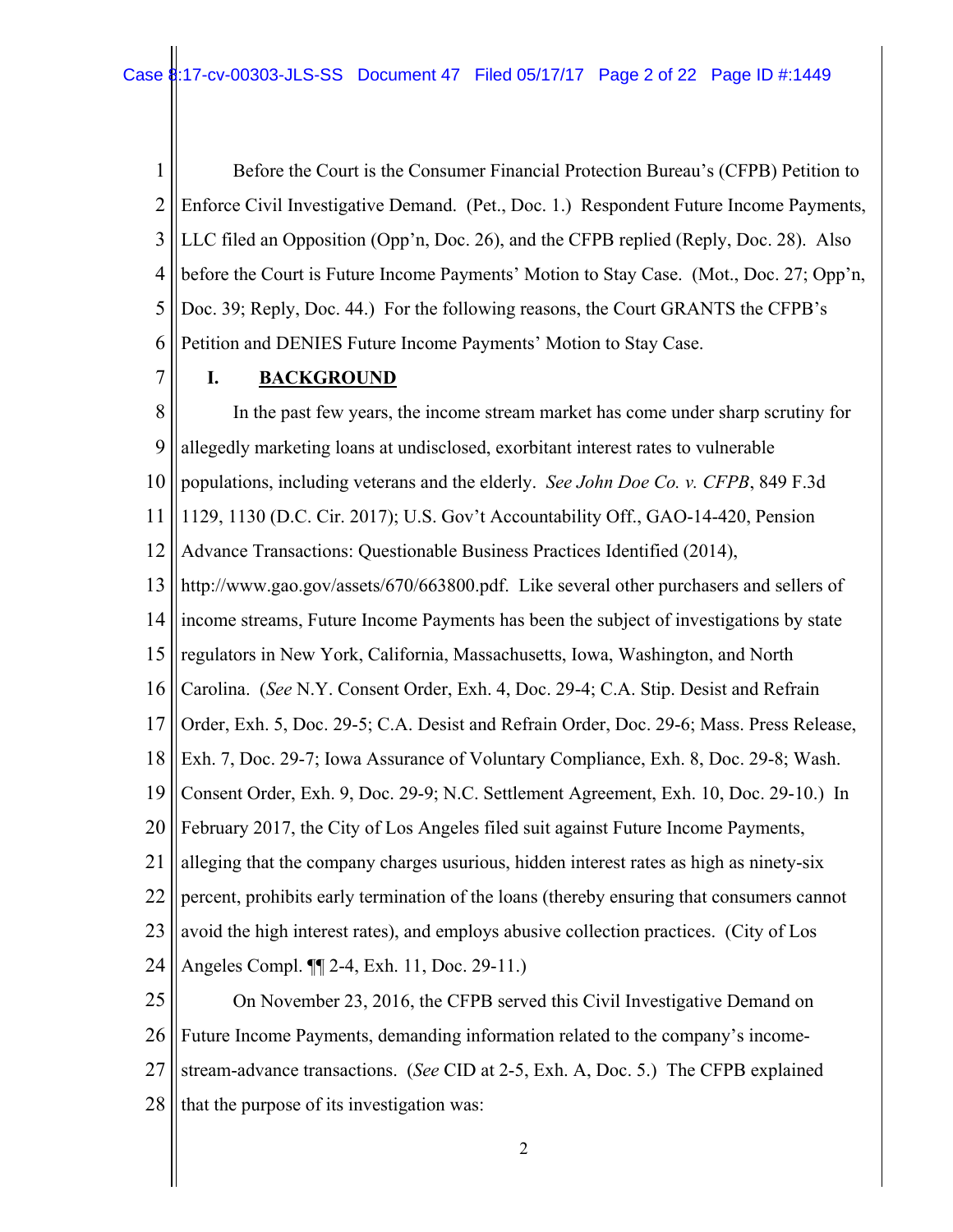to determine whether financial-services companies or other persons have engaged or are engaging in unlawful acts and practices in connection with offering or providing extensions of credit or financial advisory services related to transactions involving pensions, annuities, settlements, or other future-income streams in violation of §§ 1031 and 1036 of the Consumer Financial Protection Act of 2010, 12 U.S.C. §§ 5531, 5536, or any other Federal consumer-financial law. The purpose of this investigation is also to determine whether Bureau action to obtain legal or equitable relief would be in the public interest.

10 11 12 13 14 (CID at 1, Exh. A.) The CFPB's nine interrogatories, two requests for written reports, and ten requests for documents seek information regarding Future Income Payments' structure, investors, marketing, business relationships, bank accounts, collection efforts, financial records, involvement in other government investigations, and income-stream-advance transactions. (*See id.* at 2-5.)

15 16 17 18 19 20 21 22 23 24 25 26 Future Income Payments submitted a petition to set aside the CID on December 13, 2016, which the CFPB denied on January 5, 2017. (Hartmann Decl. ¶¶ 5-6, Doc. 4.) Four days later, Future Income Payments filed suit in the United States District Court for the District of Columbia to enjoin the CFPB from taking any adverse action against it and to allow the company to proceed anonymously. (*Id.* ¶ 10.) The district court denied Future Income Payments' request to prohibit the CFPB from taking any action against the company but enjoined the agency from naming it in any public filing until March 3, 2017. (Order, Exh. A, Doc. 4.) On March 3, the D.C. Circuit denied Future Income Payment's request for an emergency stay pending appeal. *See John Doe Co.*, 849 F.3d 1129. The CFPB filed this Petition to Enforce the Civil Investigative Demand under seal on February 21, 2017. (Pet.) After the district court's injunction lapsed in *John Doe Co.*, the Court unsealed this action and issued a revised briefing schedule. (Order, Doc. 21.)

27

1

2

3

4

5

6

7

8

9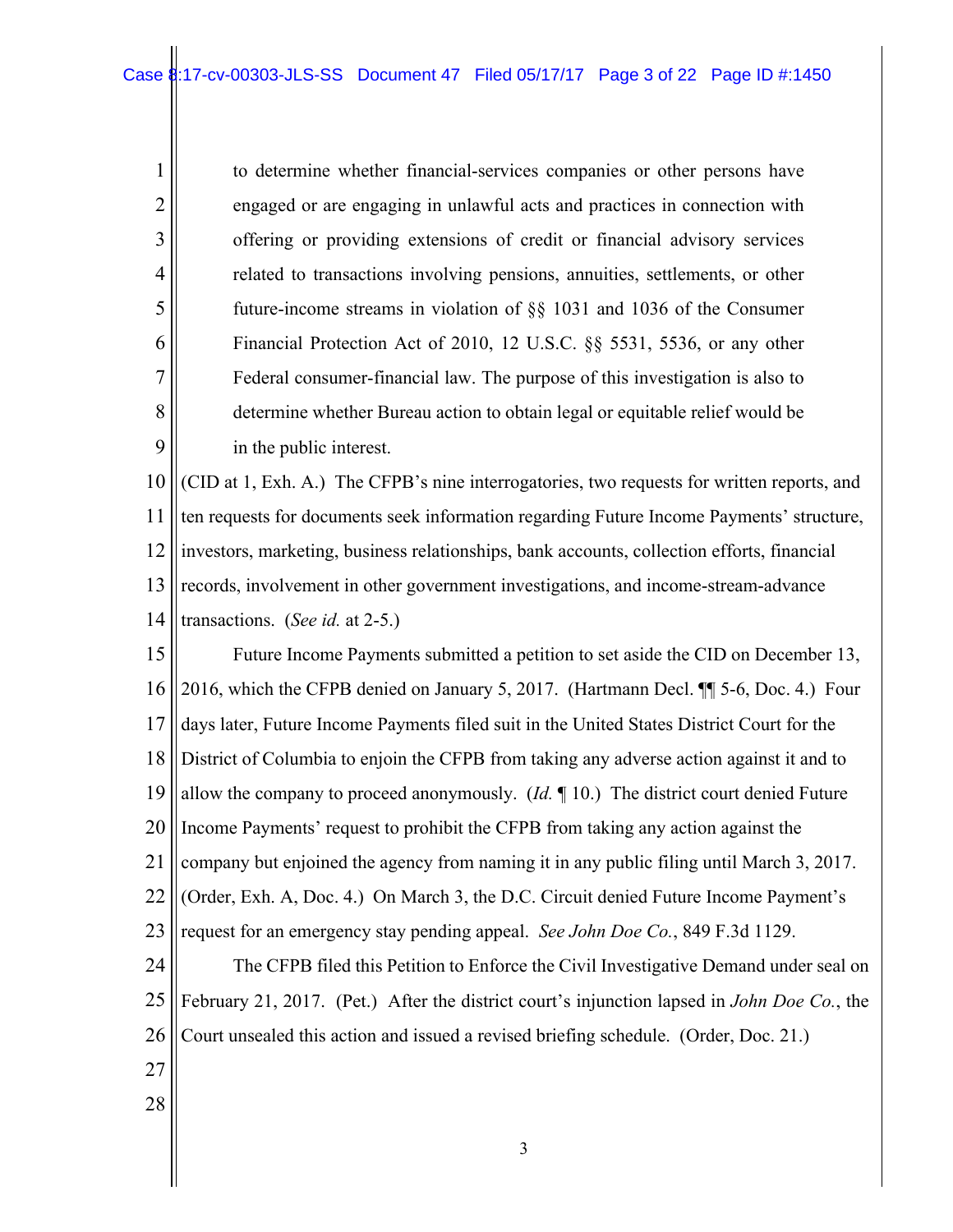### **II. DISCUSSION**

1

2 3 4 5 6 7 8 9 10 11 12 To determine whether to enforce an administrative subpoena, a court considers "[1] whether Congress has granted the authority to investigate; [2] whether procedural requirements have been followed; and [3] whether the evidence is relevant and material to the investigation." *EEOC v. Children's Hosp. Med. Ctr. of N. Cal.*, 719 F.2d 1426, 1428 (9th Cir. 1983) (en banc), *overruled on other grounds as recognized in Prudential Ins. Co. v. Lai*, 42 F.3d 1299, 1303 (9th Cir. 1994). If the agency has satisfied these prerequisites, "the subpoena should be enforced unless the party being investigated proves the inquiry is unreasonable because it is overbroad or unduly burdensome." *Children's Hosp. Med. Ctr. of N. Cal.*, 719 F.2d at 1428. A subpoenaed party is also free to raise any constitutional challenges to the CFPB's authority to issue a CID, which this Court reviews on a plenary basis. 12 U.S.C. §§ 5562(e), (h)(1); *John Doe Co.*, 849 F.3d at 1131.

13 14 15 16 17 Future Income Payments contends that the CID should not be enforced because (1) the CFPB is structurally unconstitutional, (2) the CID seeks information outside of the CFPB's jurisdiction, and (3) the CID is overbroad. (*See generally* Opp'n.) Under the doctrine of constitutional avoidance, the Court first considers whether Future Income Payments' statutory arguments have merit before turning to its constitutional challenge.

18

#### **A. CFPB's Jurisdiction**

19 20 21 22 23 24 25 26 27 28 A party cannot defeat enforcement of an administrative subpoena by raising factbound challenges related to "coverage or compliance with the law." *EEOC v. Karuk Tribe Hous. Auth.*, 260 F.3d 1071, 1076 (9th Cir. 2001); *see also Endicott Johnson Corp. v. Perkins*, 317 U.S. 501, 508-09 (1943). This Circuit has recognized a narrow exception to this rule for "jurisdictional" challenges, but even then a court's inquiry focuses solely on whether "there is some 'plausible' ground for jurisdiction." *Karuk Tribe Hous. Auth.*, 260 F.3d at 1077 (citation omitted). In other words, as long as the agency's jurisdiction is not "plainly lacking," a court should enforce an administrative subpoena, even if the respondent raises a reasonable argument that the subpoena is beyond an agency's statutory mandate. *Id.*; *see also CFPB v. Great Plains Lending, LLC*, 846 F.3d 1049, 1051, 1058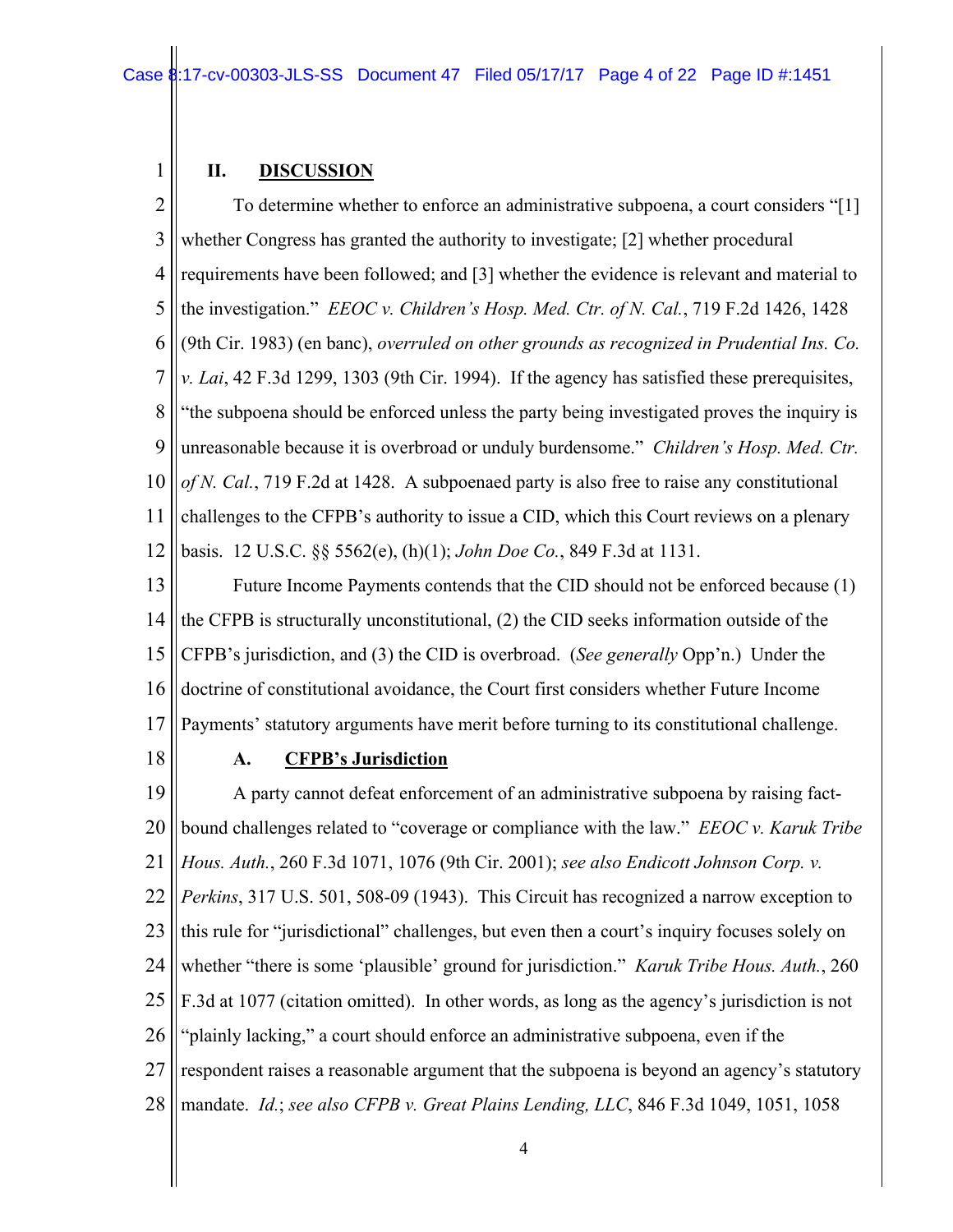1 2 3 4 (9th Cir. 2017) (applying the "plainly lacking" standard to a CID issued by the CFPB). The "plainly lacking" standard is necessarily a low bar to avoid tasking courts and parties with resolving complex hypotheticals before an agency even decides whether to take an enforcement action.

5 6 7 8 9 10 11 12 13 14 15 16 17 18 19 20 21 22 23 24 25 26 27 Much of the Ninth Circuit's jurisprudence applying this "jurisdictional" exception involves Native American tribes' challenges to whether they should be considered "persons" under various statutes. *See, e.g.*, *Great Plains Lending, LLC*, 846 F.3d at 1053 (whether a tribe is a "person" under the Consumer Financial Protection Act); *NLRB v. Chapa De Indian Health Program, Inc.*, 316 F.3d 995, 998 (9th Cir. 2003) (National Labor Relations Act); *Karuk Tribe Hous. Auth.*, 260 F.3d at 1077 (Occupational Safety and Health Act). In *Karuk Tribe Housing Authority*, the Ninth Circuit concluded that a Native American tribe's challenge to the EEOC's authority was jurisdictional and the agency's authority was plainly lacking. *Id.* at 1077-78, 1083. *Karuk Tribe Housing Authority* contrasted the tribe's argument that the Age Discrimination in Employment Act simply did not apply to tribal governments with other cases where "the subpoenaed parties could, *under some set of facts*, be found in violation of federal law . . . ." *Id.* at 1078 (emphasis added). By contrast, in *Children's Hospital Medical Center of Northern California*, the Ninth Circuit sitting *en banc* held that a *res judicata* defense did not warrant denying enforcement of an administrative subpoena. 719 F.2d at 1427-30. Although the subpoenaed party's *res judicata* argument raised "an important[] and . . . difficult question . . . worthy of serious consideration," a party cannot avoid complying with an administrative subpoena based on "what normally would be a defense to an action by the agency." *Id.* at 1427. Even if the *res judicata* defense could be construed as jurisdictional, the *en banc* court noted that the EEOC's jurisdiction was not "plainly lacking," considering how unsettled the law was regarding the preclusive effects of prior class actions on subsequent class claims. *Id.* at 1430. Future Income Payments posits that the CFPB lacks jurisdiction because the

28 company's future-income streams are not a consumer financial product or service. (Opp'n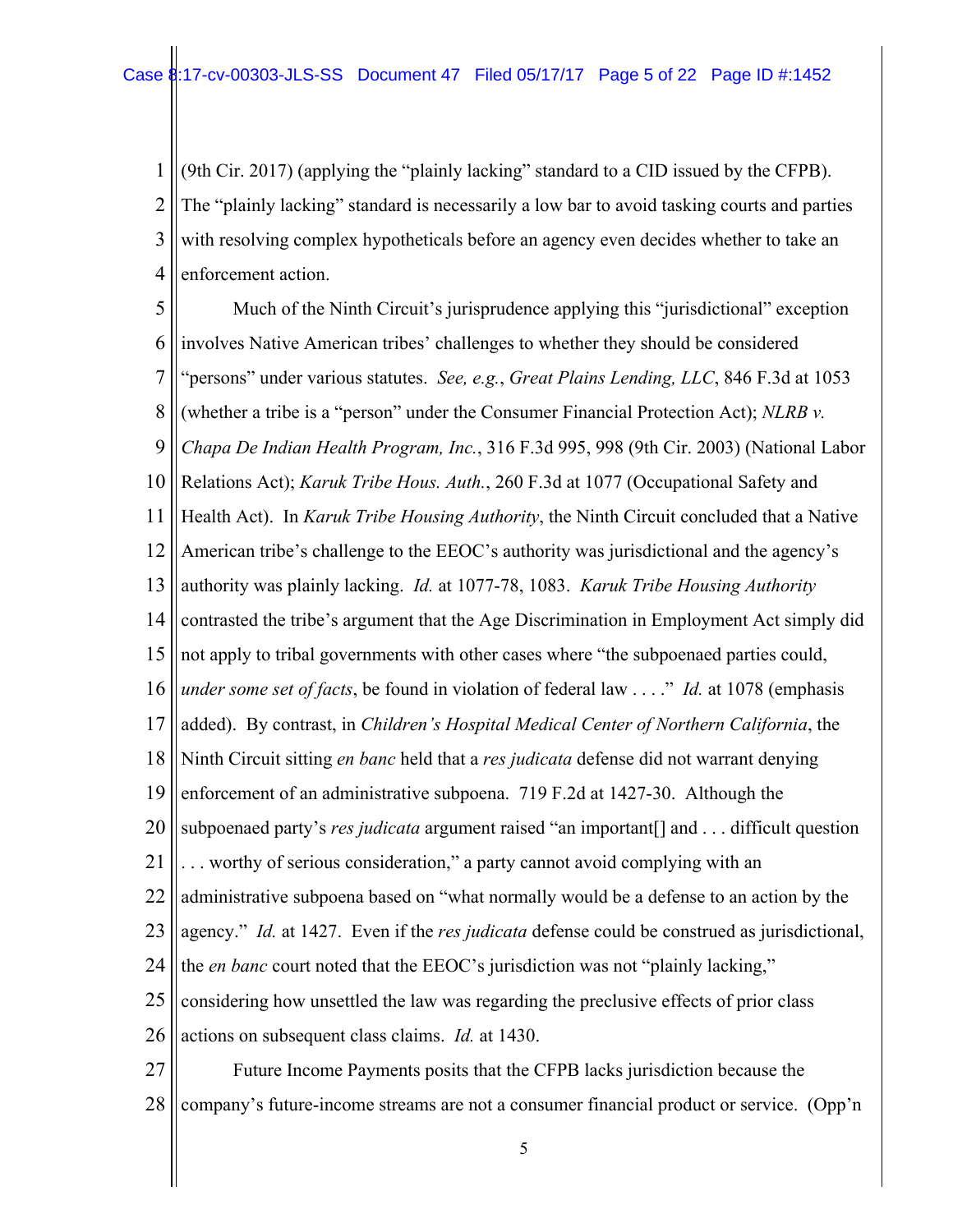1 2 3 4 5 6 7 8 9 10 11 12 13 14 15 16 17 18 19 20 21 22 at 17-18.) Although couched as a challenge to the CFPB's jurisdiction, this argument really invites a fact-intensive inquiry into whether the company's products qualify as loans under the Truth in Lending Act. Because Future Income Payment's challenge concerns the "coverage" of the applicable consumer financial statutes and the company's compliance with the law, it cannot raise this issue to prevent enforcement of the CFPB's administrative subpoena. *See Children's Hosp. Med. Ctr. of N. Cal.*, 719 F.2d at 1429; *Endicott Johnson Corp.*, 317 U.S. at 508-09. Even assuming *arguendo* that Future Income Payments' challenge implicates the CFPB's jurisdiction, the two unpublished district court decisions that the company relies on hardly establish that the agency's jurisdiction in "plainly lacking." (*See* Opp'n at 18 (citing *Capela v. J.G. Wentworth, LLC*, No. CV09-882 SJF/WDW, 2009 WL 3128003, at \*9-10 (E.D.N.Y. Sept. 24, 2009); *Reed v. Val-Chris Investments, Inc.*, No. 11CV371 BEN WMC, 2011 WL 6028001, at \*2-3 (S.D. Cal. Dec. 5, 2011).) Not only do those cases involve different transactions (specifically, a certain structured settlement and an assignment), but at least six state regulators and the City of Los Angeles have found that Future Income Payments' products *do* constitute loans. (*See generally* N.Y. Consent Order, Exh. 4, Doc. 29-4; Stip. Desist and Refrain Order, Exh. 5, Doc. 29-5; C.A. Desist and Refrain Order, Doc. 29-6; Mass. Press Release, Exh. 7, Doc. 29-7; Iowa Assurance of Voluntary Compliance, Exh. 8, Doc. 29-8; Wash. Consent Order, Exh. 9, Doc. 29-9; N.C. Settlement Agreement, Doc. 29-10; City of Los Angeles Compl., Exh. 11, Doc. 29-11.) Suffice to say, the CFPB has "some 'plausible' ground for jurisdiction" over Future Income Payments' income-stream-advance transactions. *See Karuk Tribe Hous. Auth.*, 260 F.3d at 1077 (citation omitted).

23

# **B. Scope of the CID**

24 25 26 27 Future Income Payments next argues that the CID seeks information outside Future Income Payments' possession, custody, or control; is temporally overbroad; seeks irrelevant information; and imposes an undue burden on the company. (*See* Opp'n at 19- 25.) None of these arguments are persuasive.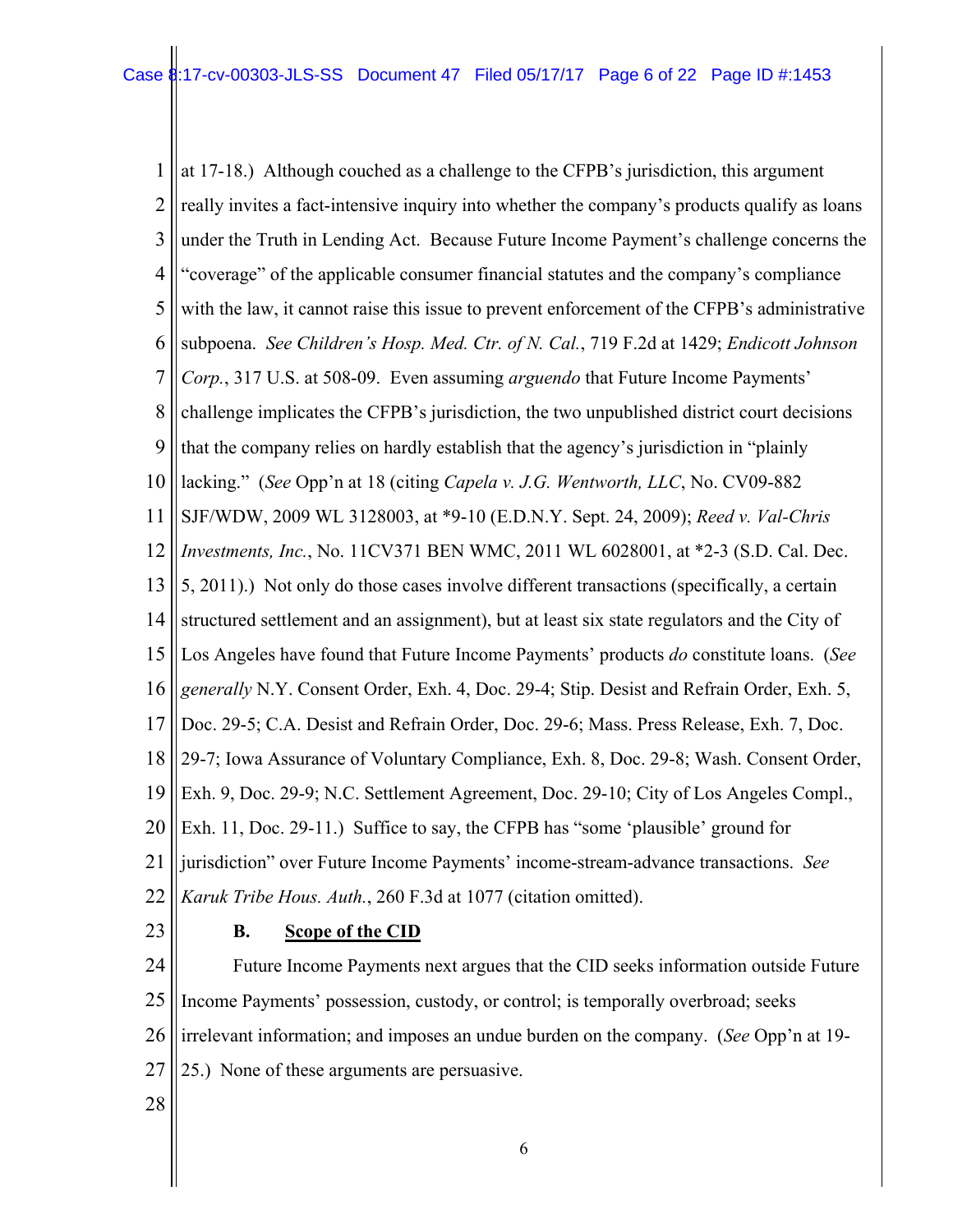## **1. Possession, Custody, or Control**

1

6

7

8

9

10

11

12

13

2 3 4 5 Relying on the CID's definition of "Company," "you," and "your" and its definition of "affiliate," Future Income Payments contends that the CID "is overly broad to the extent it seeks documents from other companies who may share a common owner with FIP, but have no relation whatsoever to the stated purpose in the CID." (Opp'n at 20-22.)

The CID defines "Company," "you," and "your" as:

Future Income Payments, LLC, formerly known as Pensions, Annuities and Settlements, LLC, any successor in interest, and any parent companies, wholly or partially owned subsidiaries, unincorporated divisions, joint ventures, operations under assumed names, and affiliates, and all principals, directors, officers, owners, employees, agents, representatives, consultants, attorneys, accountants, independent contractors, and other persons working for or on behalf of the foregoing.

14 15 16 17 18 19 20 21 22 23 24 25 26 27 28 (CID Def. E, Exh. A.) Read purely in isolation, this definition could conceivably be construed to request information outside of Future Income Payments' possession, custody, or control. But Instruction I clarifies that "[t]his CID covers materials and information *in your possession, custody, or control,* including but not limited to documents in the possession, custody, or control of your attorneys, accountants, other agents or consultants, directors, officers and employees." (CID Inst. I, Exh. A. (emphasis added).) In keeping with traditional principles of agency law, a principal-agent relationship or a contractual right is sufficient to establish "control." *See, e.g.*, *St. Jude Med. S.C., Inc. v. Janssen-Counotte*, 104 F. Supp. 3d 1150, 1159 (D. Or. 2015); *Allen v. Woodford*, No. CVF051104OWWLJO, 2007 WL 309945, at \*2 (E.D. Cal. Jan. 30, 2007); *Rosie D. v. Romney*, 256 F. Supp. 2d 115, 119 (D. Mass. 2003); *see also* Restatement (Third) of Agency § 8.11 (2006) ("An agent has a duty to use reasonable effort to provide the principal with facts that the agent knows, has reason to know, or should know when . . . subject to any manifestation by the principal, the agent knows or has reason to know that the principal would wish to have the facts or the facts are material to the agent's duties to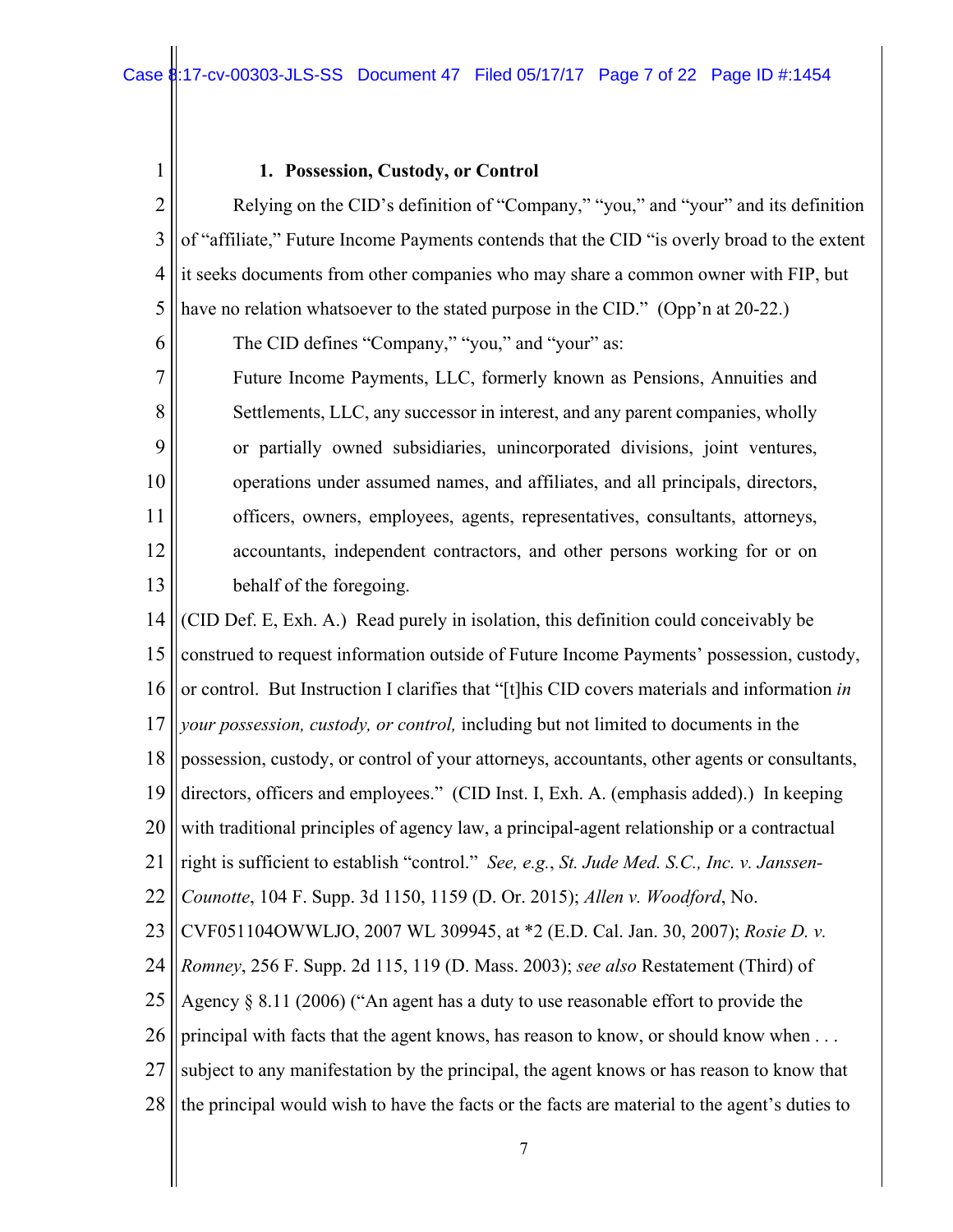1 2 3 the principal . . . ."). Thus, properly construed, the CID does not seek—nor will this Court require—Future Income Payments to produce documents outside its possession, custody, or control.

4 5 6 7 8 9 10 11 12 13 14 15 16 17 18 19 20 21 22 23 Conversely, as long as the information that the CFPB seeks is responsive and within Future Income Payments' possession, custody, or control, it is properly within the scope of the CID. As the CFPB notes, Future Income Payments may operate through a complex web of legal entities. (Reply at 19-20.) A consent decree Future Income Payments entered with the New York State Department of Financial Services in October 2016 reveals that Future Income Payments has at least three marketing affiliates—Cash Flow Investment Partners, LLC, BuySellAnnuity, Inc., and Pension Advance, LLC—that operate out of the company's address in Irvine, California. (N.Y. Consent Order at 2-3, Exh. 4.) The CFPB also points to the City of Los Angeles' contention that Future Income Payments' owner and manager, Scott Kohn, "operate[s] his pension loan and investment scheme" through a "web of entities," including Future Income Payments, LLC; BuySell Annuity, Inc.; Cash Flow Investment Partners, LLC (a Delaware LLC); Cash Flow Investment Partners LLC (a California LLC); Pension Advance LLC; PAS California, LLC; and London Square Specialty Services, LLC. (Reply at 19; City of Los Angeles Compl. ¶¶ 7-9, Exh. 11.) The CFPB convincingly argues that, to avoid Future Income Payments potentially evading compliance with the CID through this network of legal entities, the administrative subpoena must sweep broadly to include information held by the persons and entities identified in the CID's definition of "Company," "you," or "your," insofar as that information is within Future Income Payments' possession, custody, or control. (Reply at 19-20.)

24 25 26 27 28 Future Income Payments arguments to the contrary are unavailing. The company does not identify a single legal entity that would be subject to the CID that does not have information relevant "to the stated purpose of the CID." (*See* Opp'n at 20.) And limiting the scope of the CID, as Future Income Payments proposes, to "FIP and any of its predecessors and successors, relating to lending or financial advisory services involving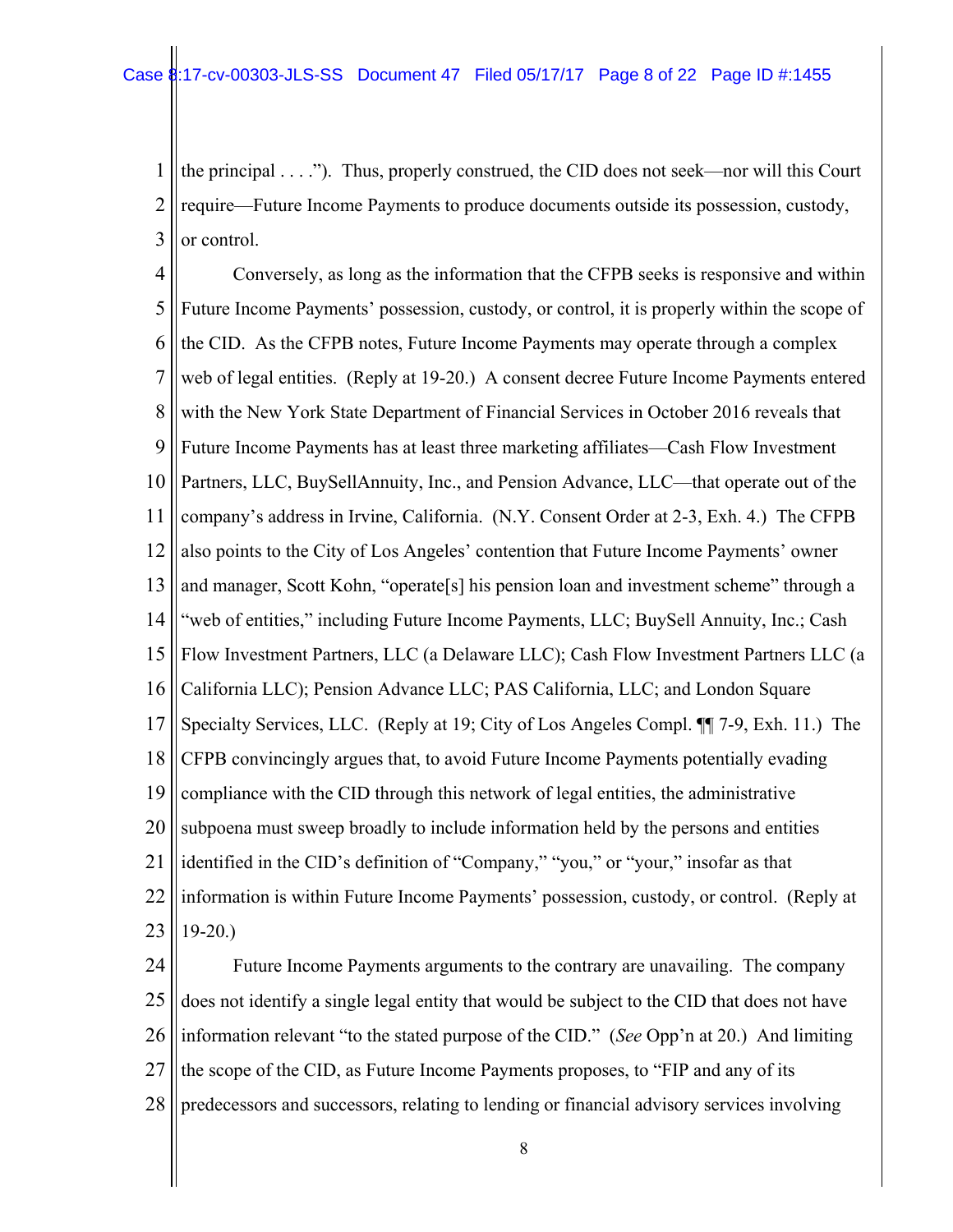1 2 3 the purchase of future income streams" (*see* Opp'n at 17-18) would potentially result in the company producing nothing because it claims that it does not offer any consumer financial products or services.

4

# **2. Temporal Scope of the CID**

5 6 7 8 9 Future Income Payments claims that the CID is temporally overbroad because the "Applicable Period for Responsive Materials" extends from "December 1, 2011 until the date of full and complete compliance with this CID." (CID Inst. C, Exh. A.) The applicable period, the company argues, should be narrowed to December 1, 2013 to align with the applicable statute of limitations.

10 11 12 13 14 15 16 17 18 19 20 21 22 23 24 25 Future Income Payments' argument is incorrect in two respects. First, the statute of limitations provided in 12 U.S.C. § 5564 commences upon "the date of discovery of the violation to which an action relates." 12 U.S.C. § 5564(g). So, even if this statute of limitations would apply to an enforcement action taken by CPFB (and not all enforcement actions are subject to this limitations period), Future Income Payments' argument assumes that the CFPB knew all along of the company's potential violations of the consumer financial protection laws. Second, the standard for determining whether the temporal scope of a CID is proper "is whether such information is relevant to conduct for which liability can be imposed*.*" *CFPB v. Harbour Portfolio Advisors, LLC*, No. 16-14183, 2017 WL 631914, at \*5 (E.D. Mich. Feb. 16, 2017); *see also NLRB v. Line*, 50 F.3d 311, 314-15 (5th Cir. 1995) (affirming enforcement of an administrative subpoena extending five years back when the applicable statute of limitations was six months); *F.T.C. v. Texaco, Inc.*, 555 F.2d 862, 882 (D.C. Cir. 1977). Thus, even assuming that the only actionable conduct occurred within the past three years, the CFPB may properly demand information for an additional two years because this information is reasonably relevant to conduct occurring within the statute of limitations period. *See Line*, 50 F.3d at 314-15.

26

#### **3. Relevance of the Information Sought**

27 28 Future Income Payments also contends that the CID seeks irrelevant information. (Opp'n at 23-24.) The only examples the company identifies, however, are Interrogatory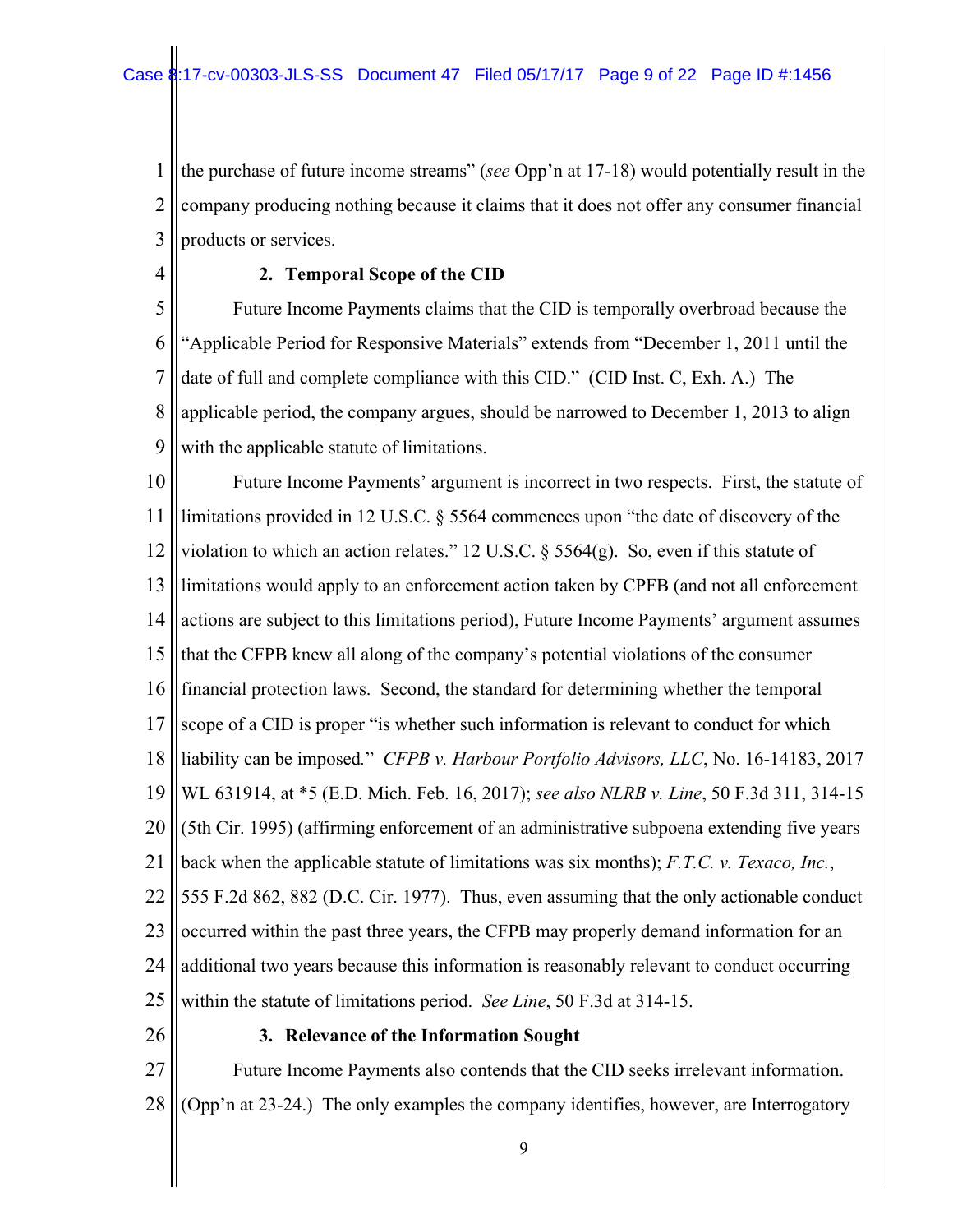1 2 3 4 5 6 7 8 9 10 11 12 No. 5 and Request for Written Report No. 1. (*See id.*) These requests seek Future Income Payments' financial data "relating to income-stream-advance transactions" and bank accounts "held in the name of or for the benefit of the Company." (CID Rpt. 1, Exh. A, Intrg. 5, Exh. A.) Contrary to Future Income Payments' argument, the company's gross revenue, expenses, and net profit from income-stream-advance transactions are highly relevant to whether it or other entities have engaged in illegal practices "related to transactions involving pensions, annuities, settlements or other future-income streams" and whether an enforcement action "would be in the public interest." (CID at 1, Exh. A.) In determining whether to take an enforcement action, an agency may consider the scale of the potential violations and the defendant's profit from these actions. Likewise, Future Income Payments' bank information will help the CFPB determine whether the company uses a complex web of legal entities to operate.

13

#### **4. Undue Burden**

14 15 16 17 18 19 20 21 22 23 24 25 26 27 28 Finally, Future Income Payments asserts that complying with the CID would impose an undue, or "extreme" burden on the company. (Opp'n at 24-25.) The company may have waived this argument by failing to raise it during the administrative meet-andconfer process or in its administrative appeal. *See N. Plains Res. Council, Inc. v. Surface Transp. Bd.*, 668 F.3d 1067, 1081 (9th Cir. 2011) ("A party waives arguments that are not raised during the administrative process."); *see also* 12 C.F.R. § 1080.6(c)(3). But even considering the argument on its merits, Future Income Payments has failed to demonstrate that the CID "is overbroad or unduly burdensome." *See Children's Hosp. Med. Ctr. of N. Cal.*, 719 F.2d at 1428 (noting that the party opposing enforcement bears the burden of showing that compliance would impose an undue burden). To show that an administrative subpoena imposes an undue burden, a subpoenaed party cannot merely point to an agency's "extensive" requests or assert that compliance would be costly. *See, e.g.*, *FDIC v. Garner*, 126 F.3d 1138, 1145-46 (9th Cir. 1997); *NLRB v. Vista Del Sol Health Servs.*, Inc., 40 F. Supp. 3d 1238, 1265-66 (C.D. Cal. 2014); *CFTC v. Ekasala*, 62 F. Supp. 3d 88, 94 (D.D.C. 2014). Instead, the party opposing enforcement must supply evidence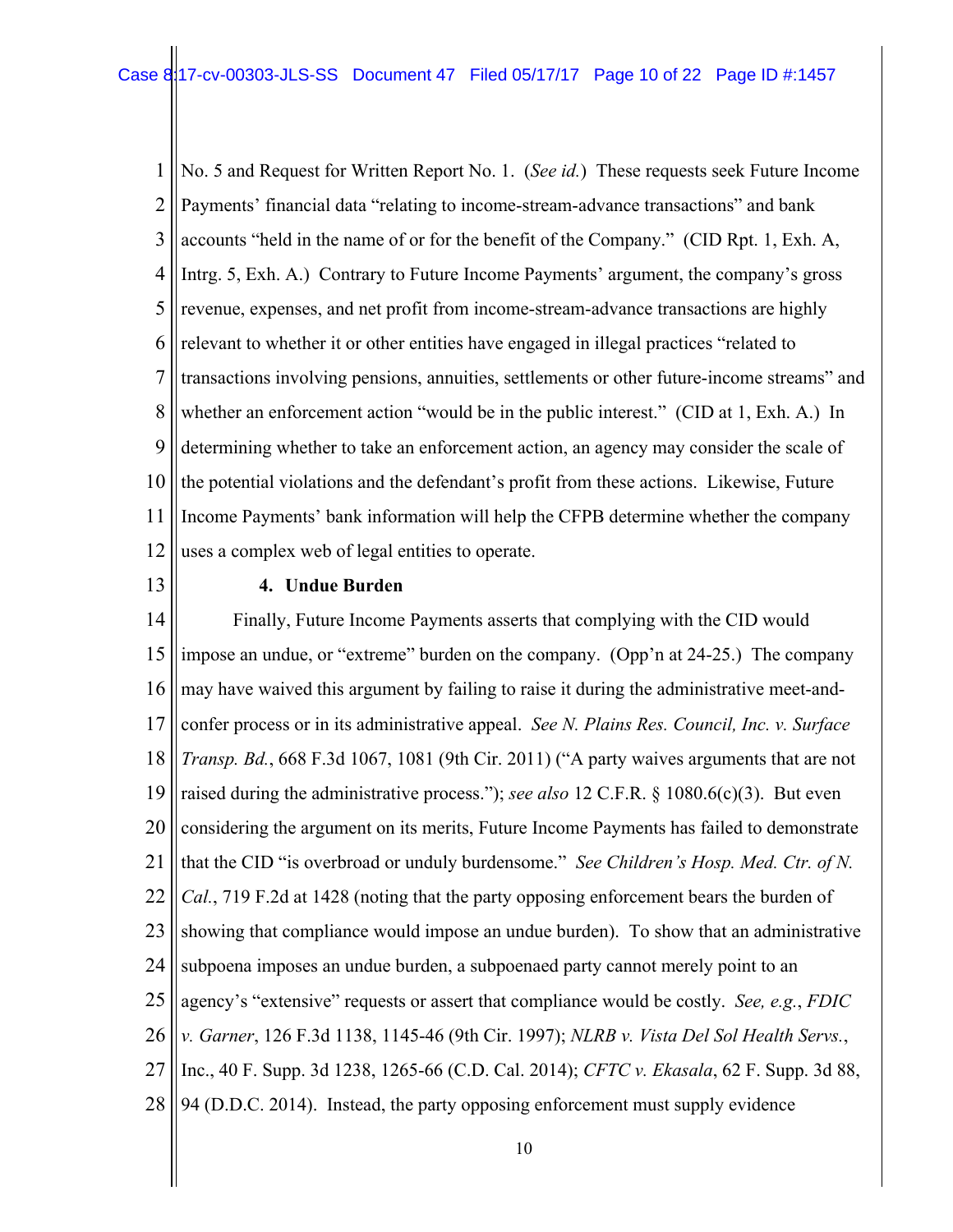1 2 3 4 5 6 7 8 9 10 11 12 13 14 15 16 establishing that compliance "threatens to unduly disrupt or seriously hinder normal operations of a business." *Texaco*, 555 F.2d at 882; *see Ekasala*, 62 F. Supp. 3d at 94 ("The standard for showing that a request is unduly burdensome . . . is a high one."). The only concrete example Future Income Payments provides to support its undue burden argument is that the agency seeks "all" of certain types of documents, such as its agreements with consumers. (Opp'n at 24-25.) These requests, Future Income Payments contends, should be limited to "'documents sufficient to show' a particular practice." (Opp'n at 24.) But crucially absent from Future Income Payment's Opposition is any evidence showing that the administrative subpoena imposes an undue burden, such as a declaration specifying the estimated cost of compliance, the effect of compliance on Future Income Payments' operations, the number of responsive documents, or some other indication of the burden of complying. Future Income Payments' bald assertions that compliance would result in "significant business consequences" do not establish an undue burden. (*See* Opp'n at 24-25.) Besides, the CFPB's requests are proportionate to the potential scale of the violations at issue in this investigation. *See Garner*, 126 F.3d at 1146.

17 18 In sum, the CFPB's CID is appropriate in scope and duration, seeks only relevant information, and does not impose an undue burden on Future Income Payments.

19

# **C. CFPB's Constitutionality**

20 21 22 23 24 Because none of Future Income Payments' other arguments have merit, the Court must turn to the company's constitutional challenges. For the following reasons, the Court finds that the CFPB Director's for-cause protection from removal is constitutional, and, even if the agency were unconstitutionally structured, the enforcement of a subpoena issued by the agency would not be unconstitutional.

25 26

# **1. The CFPB's For-Cause Removal Protection Does Not Violate the Constitution.**

27 28 The Take Care Clause provides that the President "shall take Care that the Laws be faithfully executed . . . ." U.S. Const. art. II, § 3. The Supreme Court has construed this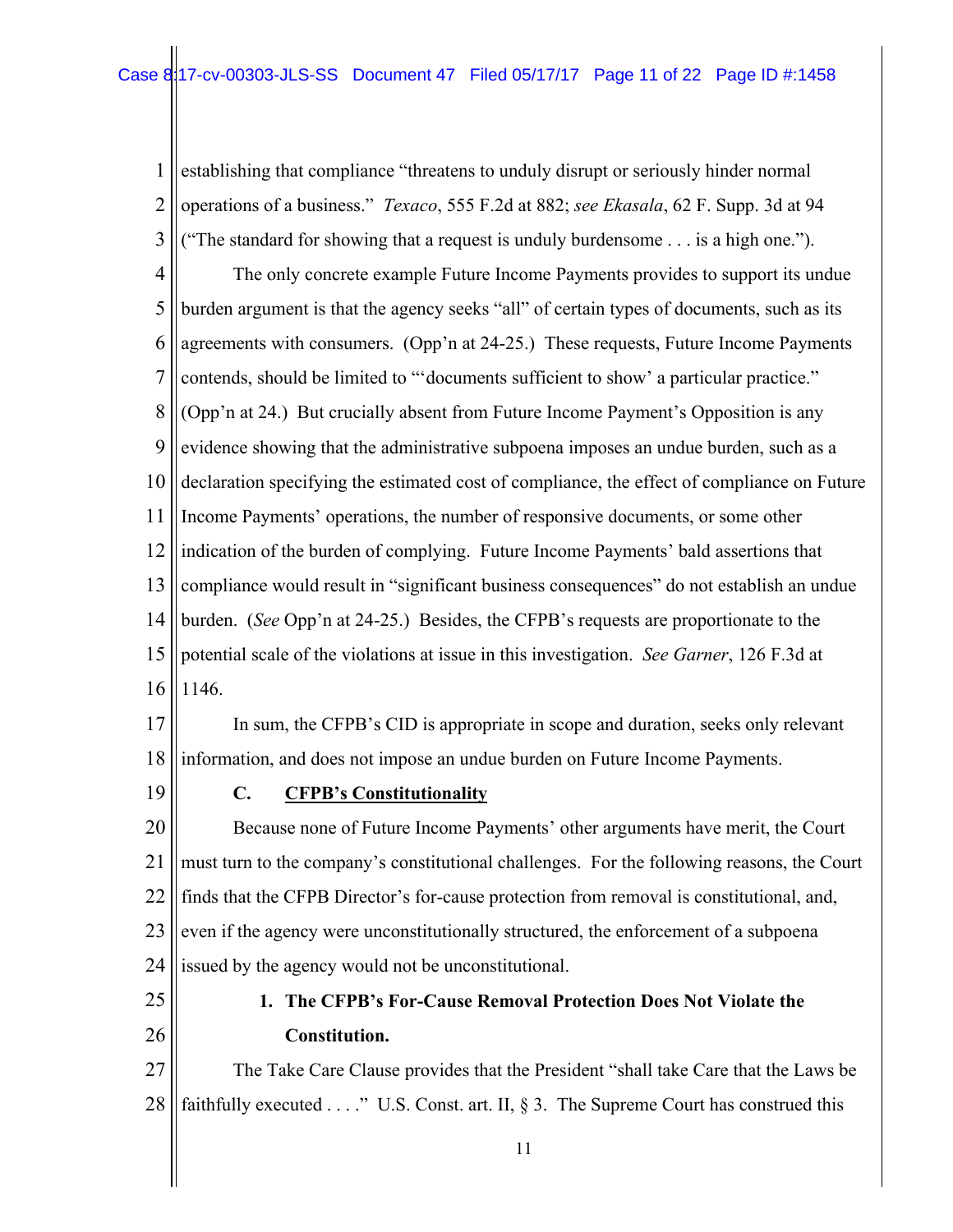1 2 3 4 "simple but delphic" provision, along with the Vesting and Appointments Clauses, as circumscribing Congress's ability to impose restrictions on the President's authority to remove executive officials. Jack Goldsmith & John F. Manning, *The Protean Take Care Clause*, 164 U. Pa. L. Rev. 1835, 1836-37 (2016).

5 6 7 8 9 10 11 12 13 14 15 16 17 18 In *Myers v. United States*, the Supreme Court held that a statute barring the President from removing the Postmaster General unless the President secured the advice and consent of the Senate impermissibly usurped the President's executive authority. 272 U.S. 52, 107, 176 (1926). *Myers*'s seemingly expansive holding, however, was substantially narrowed less than ten years later in *Humphrey's Executor v. United States*, 295 U.S. 602 (1935). There, the Court affirmed the constitutionality of the Federal Trade Commission Act's for-cause removal provision, which provided that the President could remove FTC commissioners only "for inefficiency, neglect of duty, or malfeasance in office." *Id.* at 620. The President, the Court held, has no "illimitable power" to remove officers charged with running "quasi legislative or quasi judicial agencies." *Id.* at 629. To the contrary, Congress may require these administrative agencies "to act in discharge of their duties independently of executive control," and "that authority includes, as an appropriate incident, power to fix the period during which they shall continue, and to forbid their removal except for cause in the meantime." *Id.*

19 20 21 22 23 24 25 26 27 28 Though *Humphrey's Executor* distinguished *Myers* as addressing a "purely executive" office, the Supreme Court has since recognized that the inquiry cannot be reduced to whether the role is "purely executive" or holds some "quasi-judicial" or "quasilegislative" characteristics. *Morrison v. Olson*, 487 U.S. 654, 689 (1988). As the Supreme Court has observed, the "the powers of the FTC at the time of *Humphrey's Executor* would at the present time be considered 'executive,' at least to some degree," and many government functions cannot be neatly classified as "quasi-legislative" or "purely executive." *Id.* at 689 n.28. The guiding question instead is whether an officer's for-cause removal protection "interfere[s] with the President's exercise of the 'executive power' and his constitutionally appointed duty to 'take care that the laws be faithfully executed' under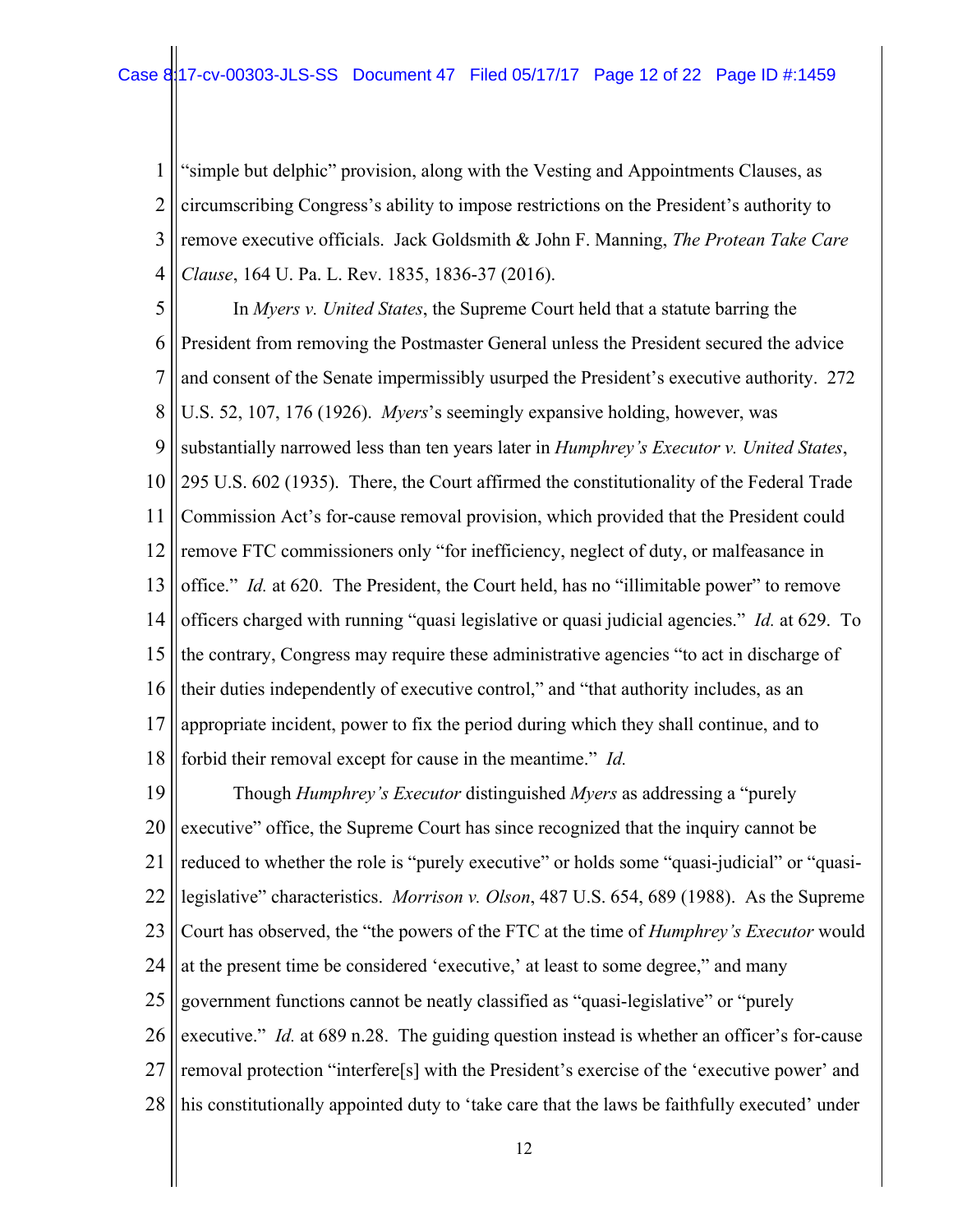1 2 3 4 5 6 7 Article II." *Id.* at 690. Thus, Congress can establish, for instance, an independent prosecutor who can be removed only for "good cause." *Id.* at 692-93. But Congress cannot insulate officers behind two levels of for-cause protection from removal because such a "diffusion of accountability" unduly interferes with "the President's 'constitutional obligation to ensure the faithful execution of the laws.'" *Free Enter. Fund v. Pub. Co. Accounting Oversight Bd.*, 561 U.S. 477, 484, 497 (2010) (quoting *Morrison*, 487 U.S. at 693).

8 9 10 11 12 13 14 15 16 17 The CFPB executes essentially the same responsibilities that the FTC did at the time of *Humphrey's Executor*. Like the FTC in 1935, the CFPB has the power to conduct administrative adjudications, bring civil enforcement proceedings, promulgate regulations, conduct public investigations, and issue reports on its findings. *Compare* 12 U.S.C. §§ 5511-12, 5532, 5534, 5562-64 *with* Federal Trade Commission Act, H.R. 15613, 63d Cong, 38 Stat. 717 §§ 5-6, 9-10 (1914). The CFPB is headed by a Director, who serves a five-year term upon appointment by the President and confirmation by the Senate. 12 U.S.C. §§ 5491(b)(1), (2). The CFPB's Director may be removed only for "inefficiency, neglect of duty, or malfeasance in office," *id.*  $\S$  5491(c)(3), the same degree of protection afforded to FTC commissioners.

18 19 20 21 22 23 24 25 26 27 28 In *CFPB v. Morgan Drexen, Inc.*, this Court held that the CFPB Director's forcause removal protection "when considered as a part of the CFPB's overall structure and mission, does not impermissibly interfere with the President's power to assure that the laws be faithfully executed." 60 F. Supp. 3d 1082, 1088 (C.D. Cal. 2014). The CFPB's authority closely parallels the FTC's powers considered in *Humphrey's Executor*. That the FTC was (and still is) run by a five-member commission, while the CFPB has a director makes no constitutional difference. *Id.* at 1087-88. *Humphrey's Executor* did not distinguish *Myers* based on the agencies' different leadership structure—and with good reason: To revamp a five-member board like the FTC, the President "would have been required to affect five separate for cause removals, while only one is required in order to change the leadership of the CFPB." *Id.* at 1088. Further, compared to the CFPB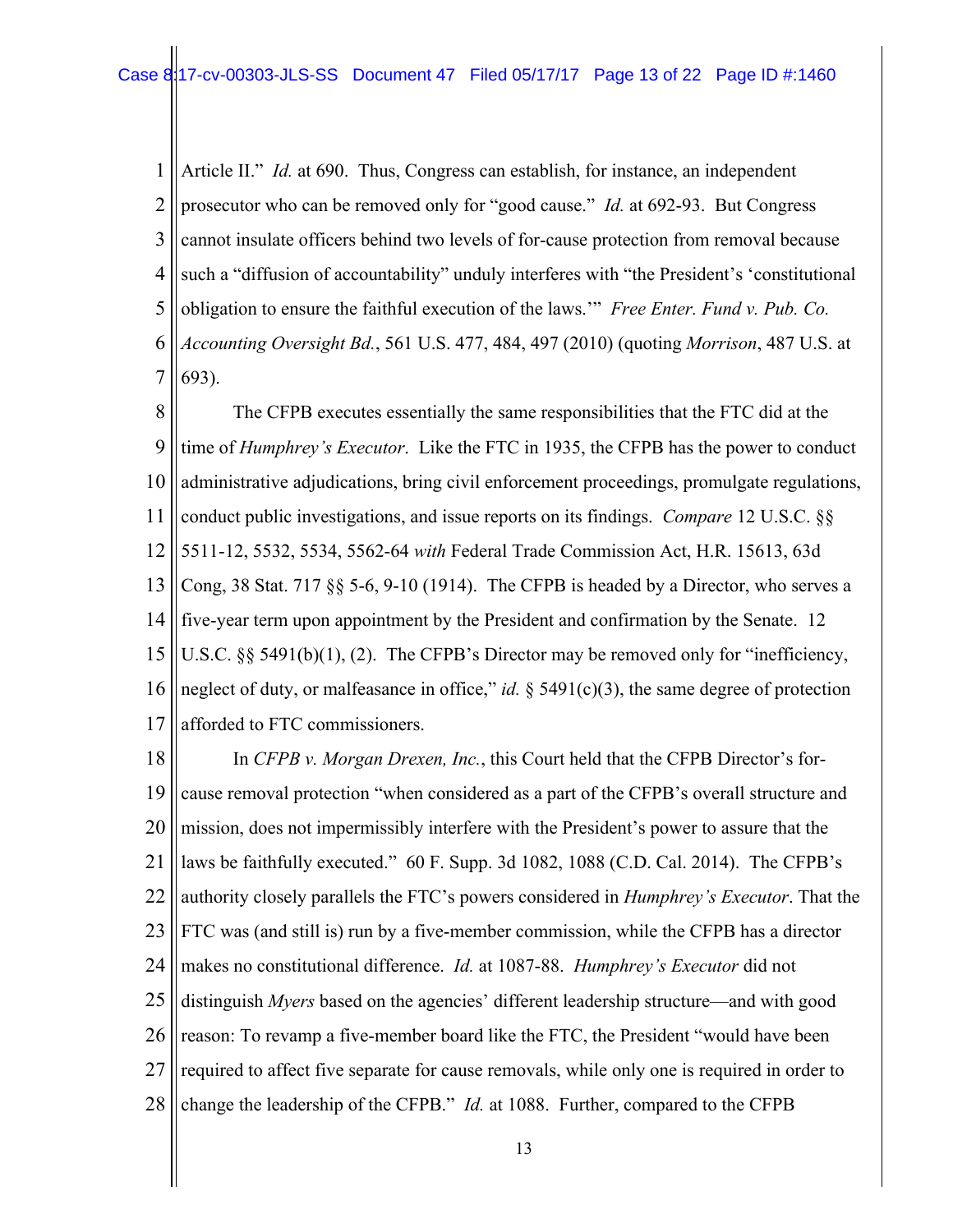1 2 3 4 5 6 7 8 Director's five-year term, the President's authority over the FTC is more circumscribed because its commissioners serve staggered, seven-year terms. *Id.* at 1088 n.3. Thus, if the proper inquiry is whether the for-cause removal protection afforded to the CFPB Director interferes with the President's duty "to take care that the laws are faithfully executed," *Morrison*, 487 U.S. at 690, the CFPB's structure is at least as constitutionally sound as the FTC. *Morgan Drexen*, 60 F. Supp. 3d at 1088. And, in any event, there is no textual basis in the Constitution for concluding that independent agencies must be led by multimember commissions. *See id.* at 1092.

9 10 11 12 13 14 15 Future Income Payments argues that this Court's decision in *Morgan Drexen*  deserves reconsideration because "courts . . . have agreed since October 2016 that the Bureau is structurally unconstitutional." (Opp'n. at 8 (capitalization removed).) What Future Income Payments portrays as a wall of precedent is a vacated 2-1 decision, *PHH Corp. v. CFPB*, 839 F.3d 1 (D.C. Cir. 2016), *reh'g en banc granted, order vacated* (Feb. 16, 2017), and a district court decision following *PHH Corp.*, *see CFPB v. Fomichev*, No. 2:16-cv-2724 (C.D. Cal. Nov. 17, 2016) (Doc. 40).

16 17 18 19 20 21 22 23 24 25 26 27 28 As an initial matter, the *PHH* majority acknowledged that "there is no meaningful difference in responsiveness and accountability to the President" between an agency headed by a commission and a director. 839 F.3d at 32. That is enough to end the inquiry. Under the Supreme Court's precedent, a for-cause removal provision does not offend the Constitution unless it "interfere[s] with the President's exercise of the 'executive power' and his constitutionally appointed duty to 'take care that the laws be faithfully executed' under Article II." *Morrison*, 487 U.S. at 690. *PHH* omits any reference to this holding from *Morrison*, relies heavily on the dissent in that decision, and quotes law review articles calling *Humphrey's Executor* "egregious" and "[r]emarkabl[e]." 839 F.3d at 34 n.15. The Supreme Court's decisions, however, "remain binding precedent until [it] see[s] fit to reconsider them, regardless of whether subsequent cases have raised doubts about their continuing vitality." *Bosse v. Oklahoma*, 137 S. Ct. 1, 2 (2016) (quoting *Hohn v. United States*, 524 U.S. 236, 253 (1998)).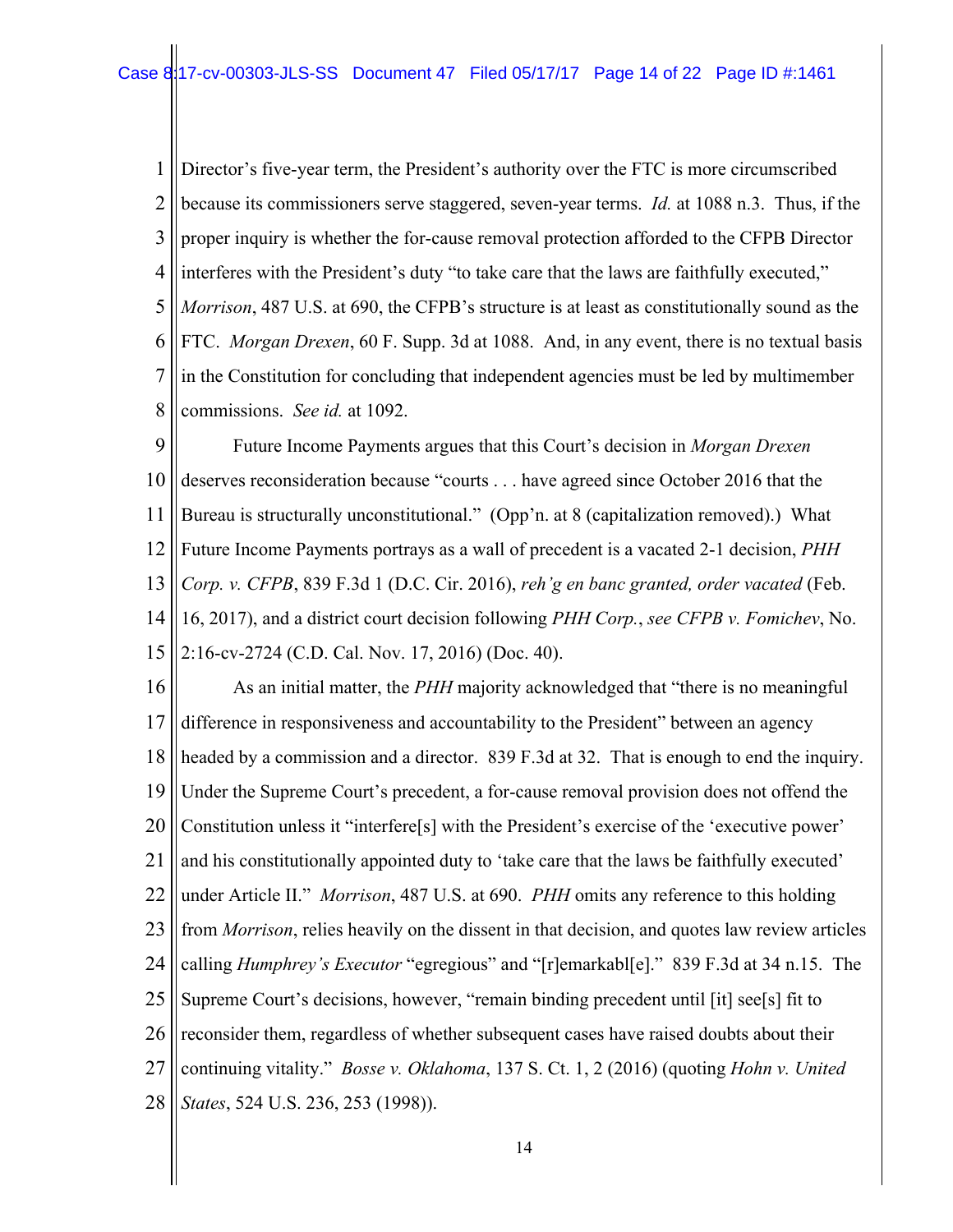1 2 3 4 5 6 7 In *PHH*, the panel majority declared the CFPB Director's for-cause removal protection unconstitutional based on two propositions: First, that the purported lack of historical precedent for the CFPB directorship's for-cause protection from removal doomed its constitutionality, and, second, that "multi-member independent agencies are superior to single-Director independent agencies in preventing arbitrary decisionmaking and abuse of power, and thereby protecting individual liberty." *See* 839 F.3d at 21-30. Neither is persuasive.

8 9 10 11 12 13 14 15 16 17 18 19 20 21 22 23 24 25 26 27 28 There are at least three other active government agencies that share the CFPB's structure: the Social Security Administration, the Office of Special Counsel, and the Federal Housing Financial Agency (which oversees Fannie Mae, Freddie Mac, and eleven Federal Home Loan Banks). *See* 5 U.S.C. § 1211(b) (Office of Special Counsel); 12 U.S.C. § 4512(b)(2) (Federal Housing Finance Agency); 42 U.S.C. § 902(a)(3) (Social Security Administration). A fourth director-led agency, the Office of the Comptroller of the Currency, likely enjoys for-cause protection from removal as well. 12 U.S.C. § 2 (requiring the President to "communicate[]" "reasons" for removal of the Comptroller to the Senate); 44 U.S.C. § 3502(5) (including the Office of the Comptroller of the Currency among the agencies listed in the definition of an "independent regulatory agency"). More fundamentally, the distinction *PHH* drew between multimember boards and directors is overly simplistic: Many independent agencies headed by multimember bodies have "chairs" that, by statute or practice, wield substantial control over the agency's decisionmaking. *See* Marshall J. Breger & Gary J. Edles, *Established by Practice: The Theory and Operation of Independent Federal Agencies*, 52 Admin. L. Rev. 1111, 1177-78 (2000) (concluding that in some independent agencies headed by multimember boards, "the combination of political prestige and managerial authority accord . . . agency chairmen the power to dominate and control their agencies' agendas"). For instance, though the Federal Reserve has a Board of Governors, the Federal Reserve Chair wields considerable influence over rate-making and bank oversight, such that her statements can move markets. *See* Tony Caporale & Kevin B. Grier, *A Political Model of Monetary*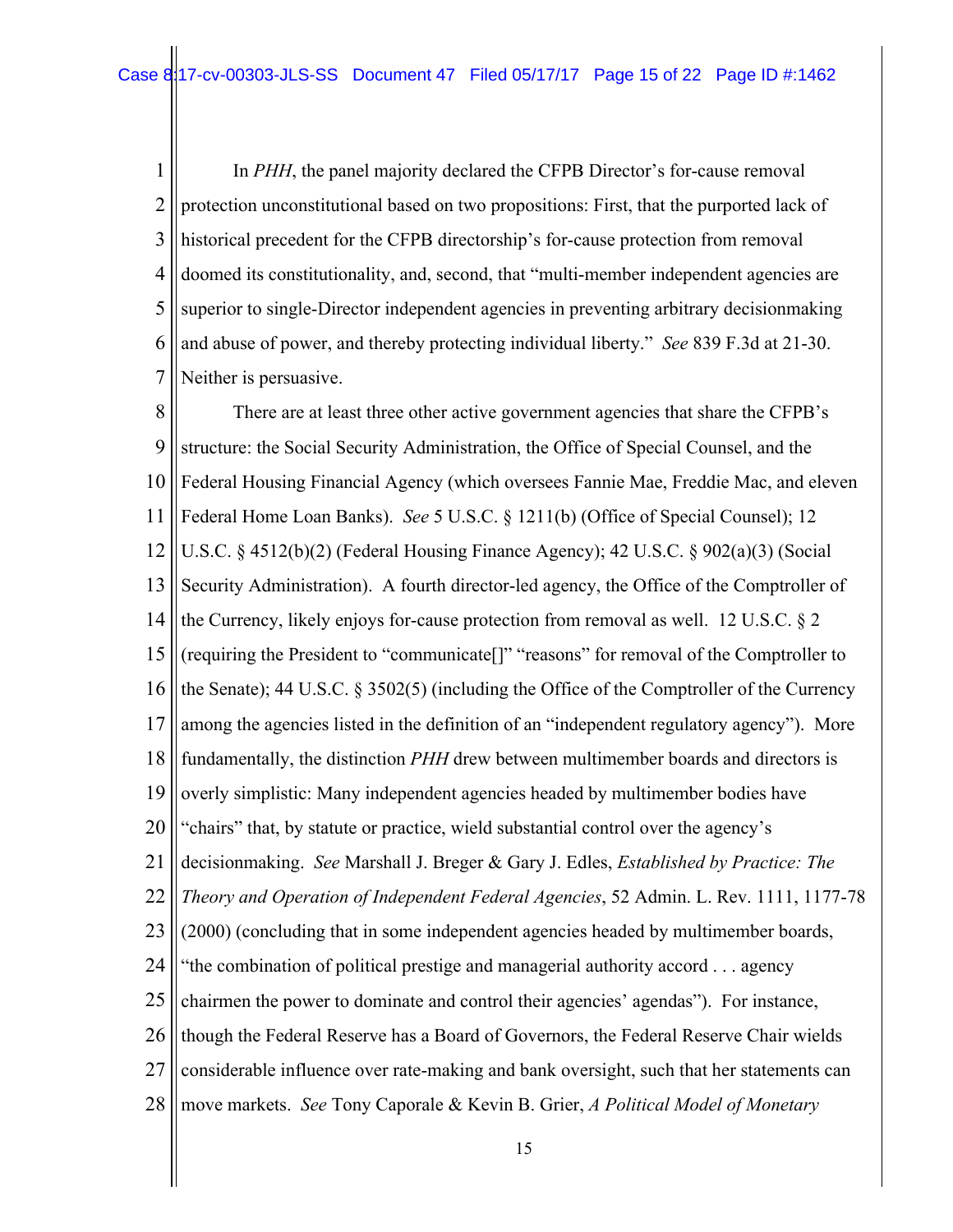1 2 3 *Policy with Application to the Real Fed Funds Rate*, 41 J.L. & Econ. 409, 422-23 (1998) (observing that empirical evidence shows that "changes in the identity of the Fed chair significantly change monetary policy").

4 5 6 7 8 9 10 11 12 13 14 15 16 17 18 19 20 21 22 23 24 25 26 27 28 *PHH* attempted to distinguish the Social Security Administration as a direct analogue by observing that the agency lacked "law enforcement" authority. 839 F.3d at 19. Yet *PHH* does not explain why the CFPB's civil enforcement authority implicates "the core of the executive power" any more than the Social Security Administration's power to determine benefits for millions. *See id.* Staffed with more than 65,000 federal employees and responsible for a budget of over 1 *trillion* dollars, the Social Security Administration handles "5.7 million retirement, survivors, and Medicare claims; over 2.8 million Social Security and SSI initial disability claims; and nearly 216,000 SSI aged claims." *See* Social Security Admin., FY 2017 Budget Overview 1, 3 (2016) https://www.ssa.gov/budget/FY17Files/2017BO.pdf. As *Morrison* observed, the difficulty with identifying "core" executive functions is that the same duties may seem "executive" in certain circumstances and "legislative" or "judicial" in others. *See* 487 U.S. at 689 n.28 (noting the tension in what duties *Bowsher v. Synar*, *Buckley v. Valeo,* and *Humphrey's Executor* characterized as "judicial," "legislative," "executive," or "administrative"). Even if there were no direct precedent to the CFPB, "[o]ur constitutional principles of separated powers are not violated . . . by mere anomaly or innovation." *Mistretta v. United States*, 488 U.S. 361, 385 (1989). To state an obvious but important point, "[e]verything is new the first time it is enacted, and many different kinds of laws are not similar to laws that were enacted in the first several sessions of Congress." Leah M. Litman, *Debunking Anti-Novelty*, 66 Duke L. Rev. 1407, 1459-65 (2017) (cataloguing the ways in which federal institutions have grown more complex or confronted new challenges). As our economy, society, and scientific knowledge have developed, Congress has endeavored to craft new institutions to tackle the challenges that modern society presents. If novelty alone were the proper measure of a statute's lawfulness, Congress would be powerless to fashion any modern administrative agency, much less one with the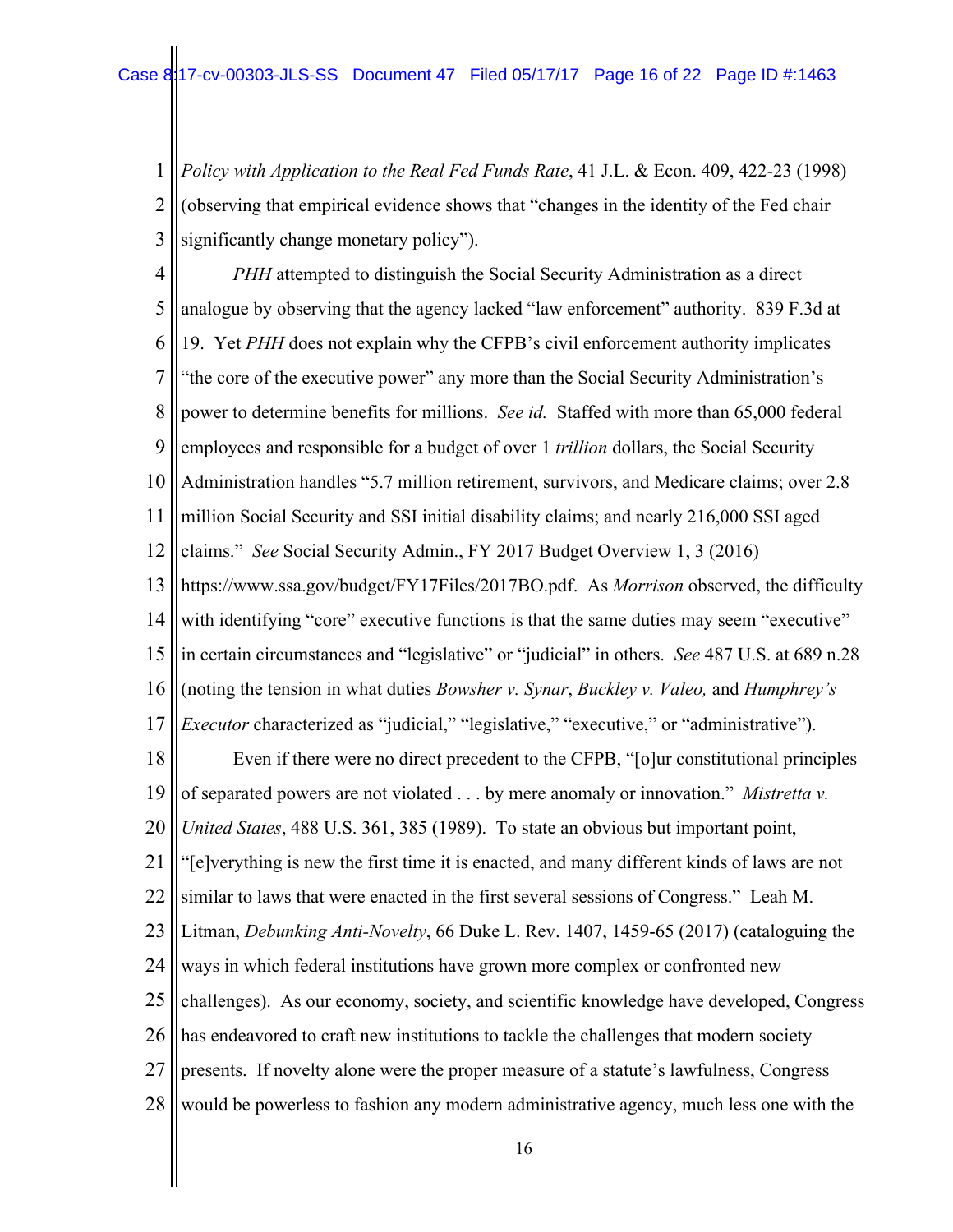1 2 3 4 5 6 for-cause removal protection sanctioned in *Humphrey's Executor*. *See* William H. Hardie III, Note, *The Independent Agency After Bowsher v. Synar-Alive and Kicking*, 40 Vand. L. Rev. 903, 906–07 (1987) (observing that the Interstate Commerce Commission, created in 1887, represented the first federal agency charged exclusively with regulating a particular industry and, with its combination of rulemaking, adjudicatory, and enforcement authority, became the "model for the modern administrative agency").

7 8 9 10 11 12 13 14 15 16 17 18 19 20 21 22 23 24 Nor is there any guarantee that multimember bodies will better protect individual liberty "by preventing arbitrary decisionmaking and abuse of power." *See PHH*, 839 F.3d at 25-30. Though *PHH* portrays multimember independent agencies as objectively superior to those led by a director, there are many potentially competing trade-offs and no empirical evidence that establishes the superiority of either. In theory, commissions are thought to be more deliberative while director-led organizations are considered more nimble. *See, e.g.*, Rachel E. Barkow, *Insulating Agencies: Avoiding Capture Through Institutional Design*, 89 Tex. L. Rev. 15, 37-38, 71 n.319 (2010). These characteristics do not translate neatly into greater (or lesser) accountability: A commission, for instance, may be less responsive to the Executive or the public due to internal divisions or sheer sluggishness. For the same reason, the effect (if any) of an independent agency's leadership structure on the risk of capture by industry remains unknown. *PHH* also focuses principally on the differences between *independent* commissions and *independent*  directorships. If—as *PHH* urges—agencies should be structured to avoid the improper exercise of "law enforcement" authority, many would reason that either an independent commission or an independent directorship would be preferable to an agency fully exposed to political winds. *See, e.g.*, David M. Driesen, *Firing U.S. Attorneys: An Essay*, 60 Admin. L. Rev. 707, 711 (2008).

25 26 27 28 Moreover, Congress devised many tools, some novel, to ensure the CFPB remains accountable. Unlike other financial regulators, the CFPB undergoes annual audits by the Government Accountability Office, 12 U.S.C. § 5496a, and has a capped budget from the Federal Reserve System, *id.* § 5497. *See* Adam J. Levitin, *The Consumer Financial*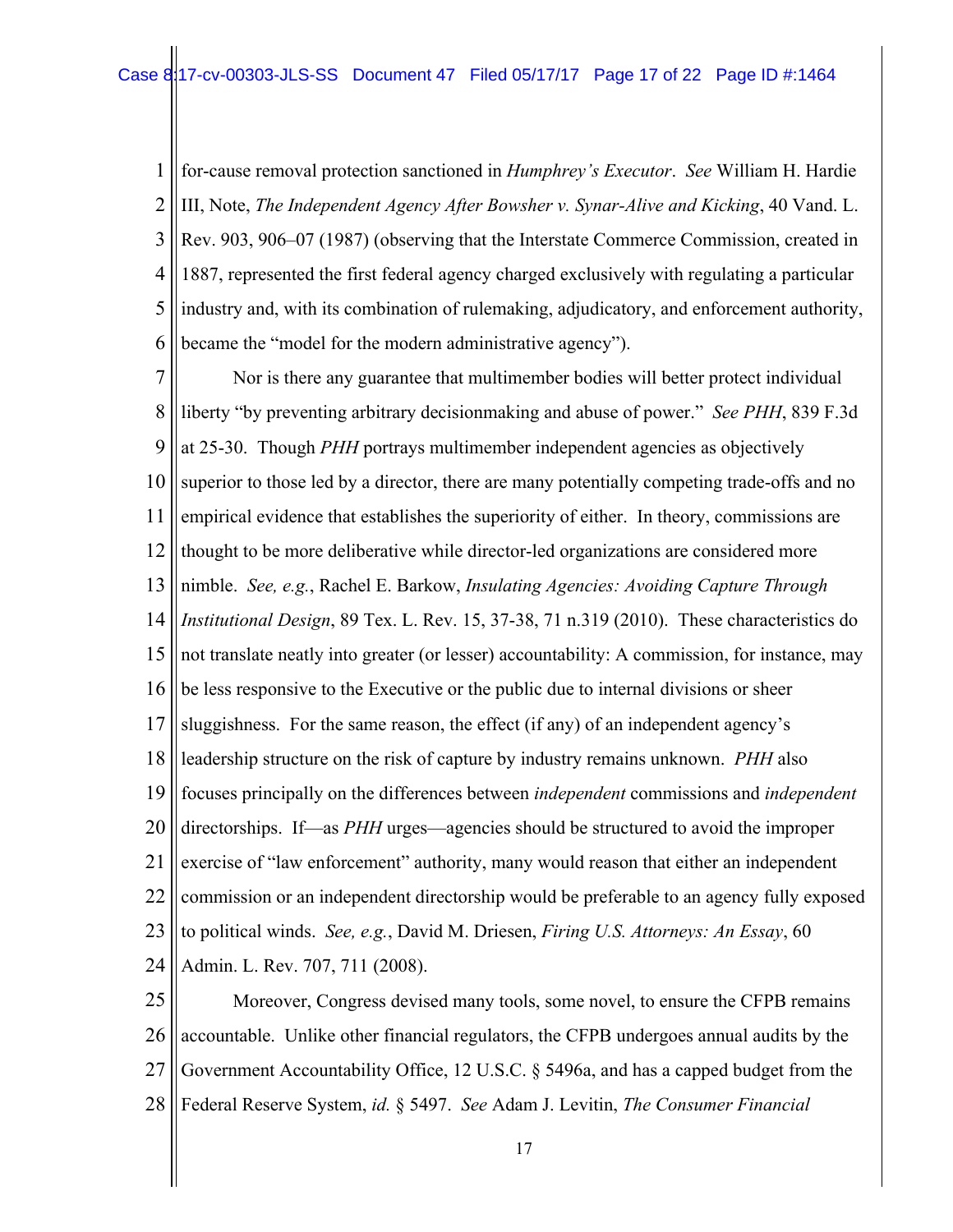1 2 3 4 5 6 7 8 9 10 11 12 13 14 15 16 17 18 19 20 21 22 *Protection Bureau: An Introduction*, 32 Rev. Banking & Fin. L. 321, 343 (2013). Besides judicial review under the Administrative Procedure Act and the Small Business Regulatory Enforcement Fairness Act, CFPB's rules may be stayed or overridden by the Financial Stability Oversight Council, 12 U.S.C. § 5513. The agency has no authority to bring criminal prosecutions, *see id.* § 5566, and has only limited authority to represent itself before the Supreme Court, *id.* § 5564(e). The CFPB must submit extensive semi-annual reports to Congress and the President that detail, among other activities, any anticipated rulemaking or orders. *Id.* § 5496; *see* Michael S. Barr, Comment, *Accountability and Independence in Financial Regulation: Checks and Balances, Public Engagement, and Other Innovations*, 78 Law & Contemp. Probs. 119, 126 (2015) (asserting that the architects of the CFPB, including the author, created an "extensive array of reporting requirements [to] . . . force[] the Bureau to demonstrate to Congress on a continuous basis that it is working to accomplish its mission"). In addition, Congress required the CFPB to establish a system to provide timely responses "to complaints against, or inquiries concerning" providers of consumer financial products. 12 U.S.C. § 5534. At bottom, whether to structure an independent agency as a multimember or director-led body depends on the proper weighing of the advantages and drawbacks of each structure. But neither the text of the Constitution nor any Supreme Court precedent supports drawing a constitutional distinction between multimember and director-led independent agencies, so the question is properly reserved for the political branches and the democratic process. **2. Even if the CFPB Director's For-Cause Removal Protection Were** 

23

# **Unconstitutional, the CID Should Be Enforced.**

24 25 26 27 28 Even if the CFPB Director's statutory protection from removal were unconstitutional under *PHH*'s reasoning, the CFPB's administrative subpoena should nevertheless be enforced. For Future Income Payments to defeat enforcement of the CID based on the agency's structure, the company "would have to show that only the Executive Branch can demand information from regulated businesses or take such investigative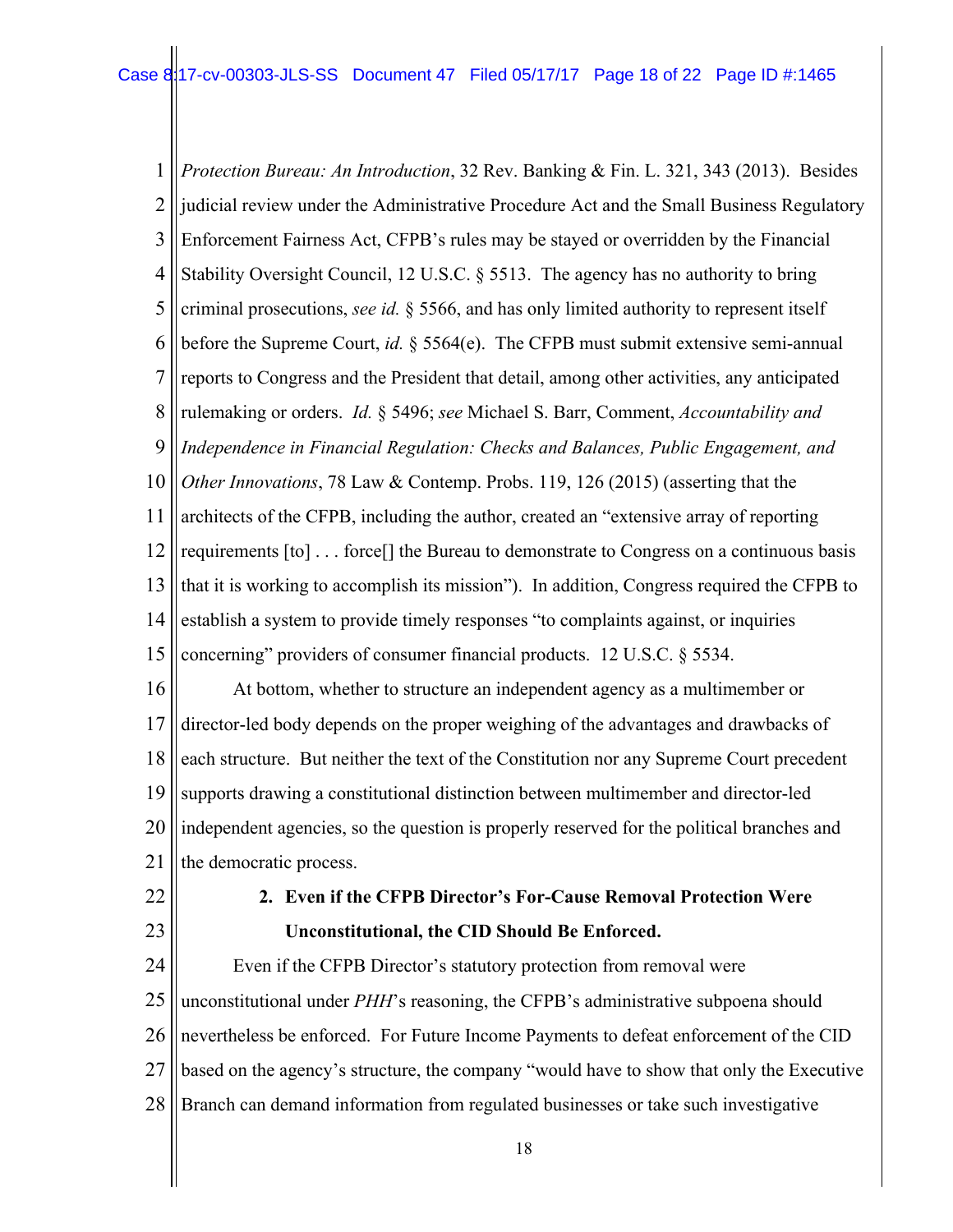1 2 3 4 5 6 7 8 9 10 11 12 13 14 15 16 steps." *John Doe Co.*, 849 F.3d at 1133. Yet every precedent from the Supreme Court suggests otherwise. *See id*. Congress unquestionably has the authority to issue subpoenas. *See, e.g.*, *Eastland v. U. S. Servicemen's Fund*, 421 U.S. 491, 504 (1975). And in *Buckley v. Valeo*, the Supreme Court, although striking down the process for appointing commissioners to the Federal Election Commission, stressed that "[i]nsofar as the powers confided in the Commission are essentially of an investigative and informative nature there can be no question that the Commission as presently constituted may exercise them." 424 U.S. 1, 137 (1976). Indeed, Congress has granted every director-run independent agency the power to issue administrative subpoenas. *See* 5 U.S.C. § 1212(b)(2) (Office of Special Counsel); 12 U.S.C. § 4641 (Federal Housing Finance Agency); 42 U.S.C. § 405(d) (Social Security Administration); *see also* 12 U.S.C. § 481 (providing that OCC bank examiners "shall have power to make a thorough examination"). A finding that the CFPB cannot exercise the subpoena power would logically preclude these other agencies from exercising their statutory authority as well. Thus, even if the CFPB Director's for-cause removal protection violates separation-of-powers principles, the agency could still lawfully exercise the subpoena power against Future Income Payments.

17

# **D. Request for a Stay**

18 19 20 21 22 23 Separately, Future Income Payments seeks a stay of this case pending the resolution of the request for an interlocutory appeal in *CFPB v. CashCall* and the *en banc* proceedings in *PHH Corp. v. CFPB*. (Stay Mot. at 1, Doc. 27.) After Future Income Payments filed its Motion, the Ninth Circuit denied interlocutory review in *CashCall*. (Ninth Circuit Order, Exh. 4, Doc. 39-5.) As for staying this case pending the resolution of *PHH Corp.*, the Court finds a stay unwarranted for the reasons identified below.

24 25 In determining whether to exercise its inherent authority to stay a case, a court should weigh three salient considerations:

26 27 28 [1] the possible damage which may result from the granting of a stay, [2] the hardship or inequity which a party may suffer in being required to go forward, and [3] the orderly course of justice measured in terms of the simplifying or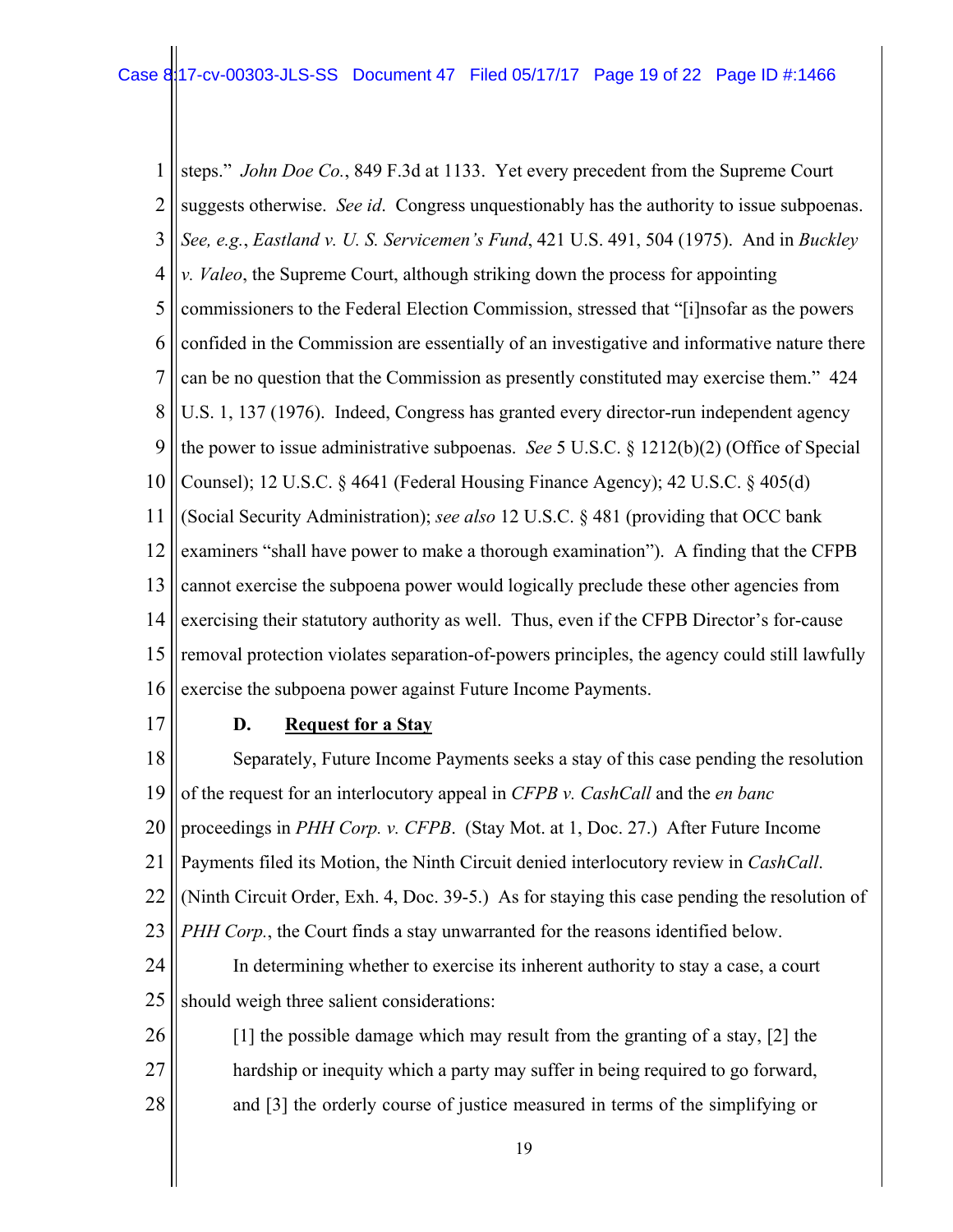1

2

complicating of issues, proof, and questions of law which could be expected to result from a stay.

3 4 5 6 7 8 9 10 11 12 13 14 15 16 *CMAX, Inc. v. Hall*, 300 F.2d 265, 268 (9th Cir. 1962). Under the first factor, "the Court begins with the reasonable assumption that a stay—while not 'invariably improper or inappropriate'—'inherently increases the risk that witnesses' memories will fade and evidence will become stale.'" *Brenner v. Procter & Gamble Co.*, No. SACV 16-1093-JLS-JCGX, 2016 WL 8192946, at \*10 (C.D. Cal. Oct. 20, 2016) (quoting *Blue Cross & Blue Shield of Alabama v. Unity Outpatient Surgery Ctr., Inc.*, 490 F.3d 718, 724 (9th Cir. 2007)). This concern carries particular force when a stay would impede a government investigation. *See John Doe Co. v. CFPB*, No. CV 17-0049 (RC), 2017 WL 663528, at \*7 (D.D.C. Feb. 17, 2017) (observing that "the public has a strong interest in the vigorous enforcement of consumer protection laws"); *FTC v. Sequoia One, LLC*, No. 2:15-CV-01512-JCM-CWH, 2015 WL 9462082, at \*4 (D. Nev. Dec. 23, 2015). Future Income Payments, therefore, bears the burden of demonstrating a "clear case of hardship or inequity" under the other two factors. *Brenner*, 2016 WL 8192946, at \*10 (quoting *Landis v. N. Am. Co.*, 299 U.S. 248, 255 (1936)).

17 18 19 20 21 22 23 24 25 26 27 28 The DC Circuit and a district court have already rejected Future Income Payments' claims that having to participate in a government investigation that the company believes to transgress separation-of-powers principles constitutes irreparable harm. *See John Doe Co.*, 849 F.3d at 1135 (rebuffing Future Income Payments' position that "any alleged separation-of-powers injury is by its very nature irreparable"); *John Doe Co.*, 2017 WL 663528, at \*6 (same). Similarly, in *Tilton v. SEC*, a challenge to the constitutionality of the appointment of administrative law judges in the SEC, the Second Circuit held that "being subjected to an unconstitutional administrative process" and enduring the "expense and disruption" of these proceedings do not qualify as irreparable harm. 824 F.3d 276, 286 (2d Cir. 2016); *see FTC v. Standard Oil Co. of Cal.*, 449 U.S. 232, 244 (1980) (holding that the "expense and disruption" of defending oneself in "protracted adjudicatory proceedings" do not amount not irreparable harm). Future Income Payments' averred injury proves even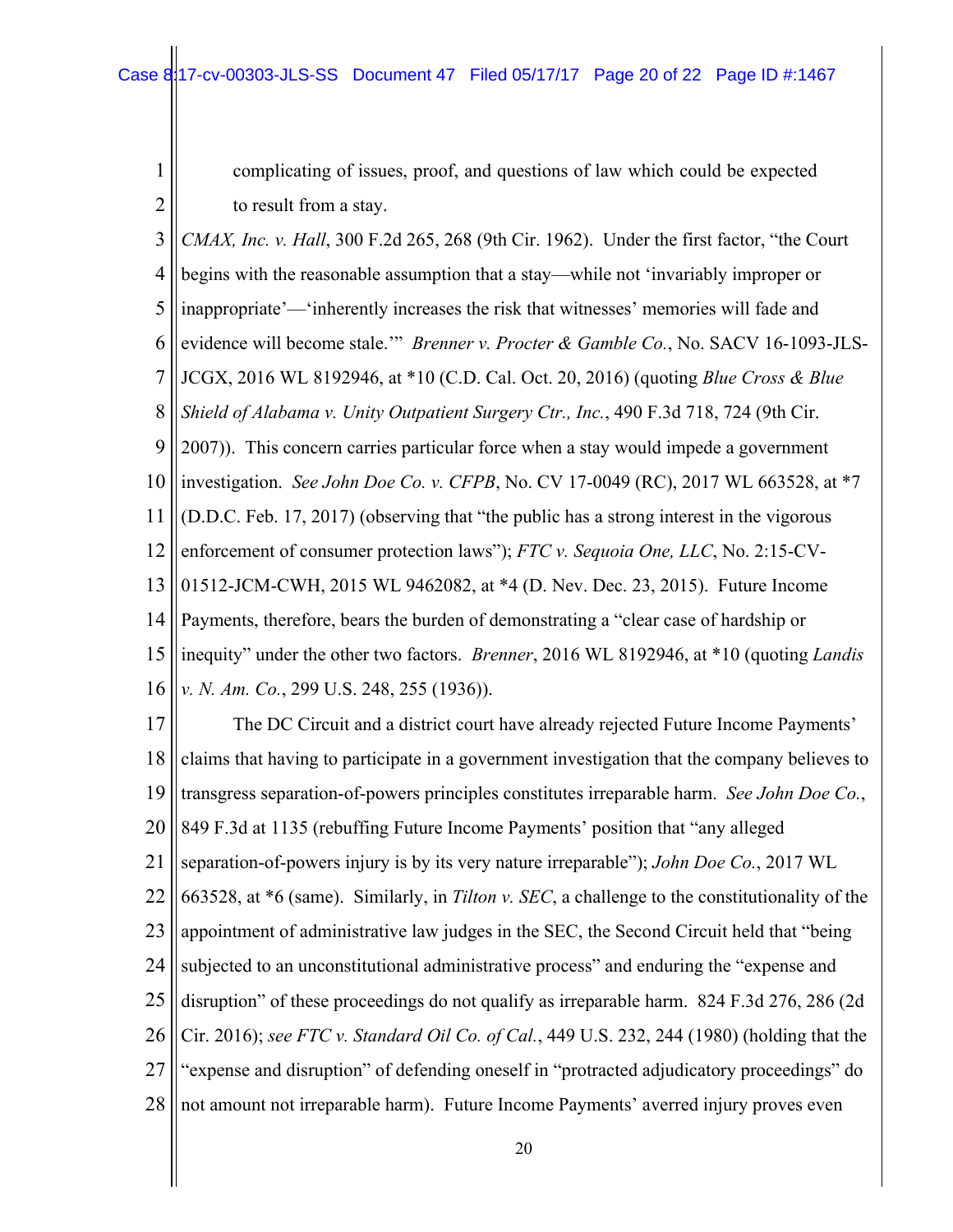1 2 3 4 5 6 7 8 less compelling than those in *Tilton* because the CFPB has not brought an enforcement action against it; absent a stay, Future Income Payments simply must comply with an administrative subpoena. And, for the reasons articulated already, Future Income Payments is particularly unlikely to defeat enforcement of the CID based on its separationof-powers challenge because the Executive Branch does not retain exclusive control over the subpoena power. *See Buckley,* 424 U.S. at 137. Accordingly, Future Income Payments would not incur substantial prejudice from having to comply with the administrative subpoena.

9 10 11 12 13 14 15 16 17 18 19 20 Most importantly, Future Income Payments has not articulated clearly what purpose would be served by granting a stay. The Ninth Circuit has denied interlocutory review in *CashCall*. (Ninth Circuit Order, Exh. 4.) While others may seek interlocutory review on the CFPB's constitutionality, the Court cannot hold this CID in perpetual limbo pending an interlocutory appeal that the Ninth Circuit may never grant. As for the *en banc*  proceedings in *PHH*, any decision by the DC Circuit would be only persuasive authority, and the DC Circuit may very well elect, under the doctrine of constitutional avoidance, not to reach the constitution question pressed by the parties. The DC Circuit and district court in Future Income Payments' parallel *John Doe Co.* suit have recognized that the company's constitutional challenge should be resolved in this proceeding, or—if the CFPB ultimately elects to take such action—in an enforcement action. *John Doe Co.*, 849 F.3d at 1134; *John Doe Co.*, 2017 WL 663528, at \*6.

21 22 23 24 In short, any prejudice Future Income Payments would incur absent a stay and the hypothetical possibility of further appellate guidance do not justify the substantial prejudice that a stay would inflict on this government investigation. Accordingly, Future Income Payments' Motion to Stay Case is DENIED.

25 **III. CONCLUSION**

28

26 27 The CFPB's Petition to Enforce the Civil Investigative Demand is GRANTED, and Future Income Payments' Motion to Stay Case is DENIED. Future Income Payments is

21

hereby ORDERED to comply with the CID within fifteen days of this Order or at a later